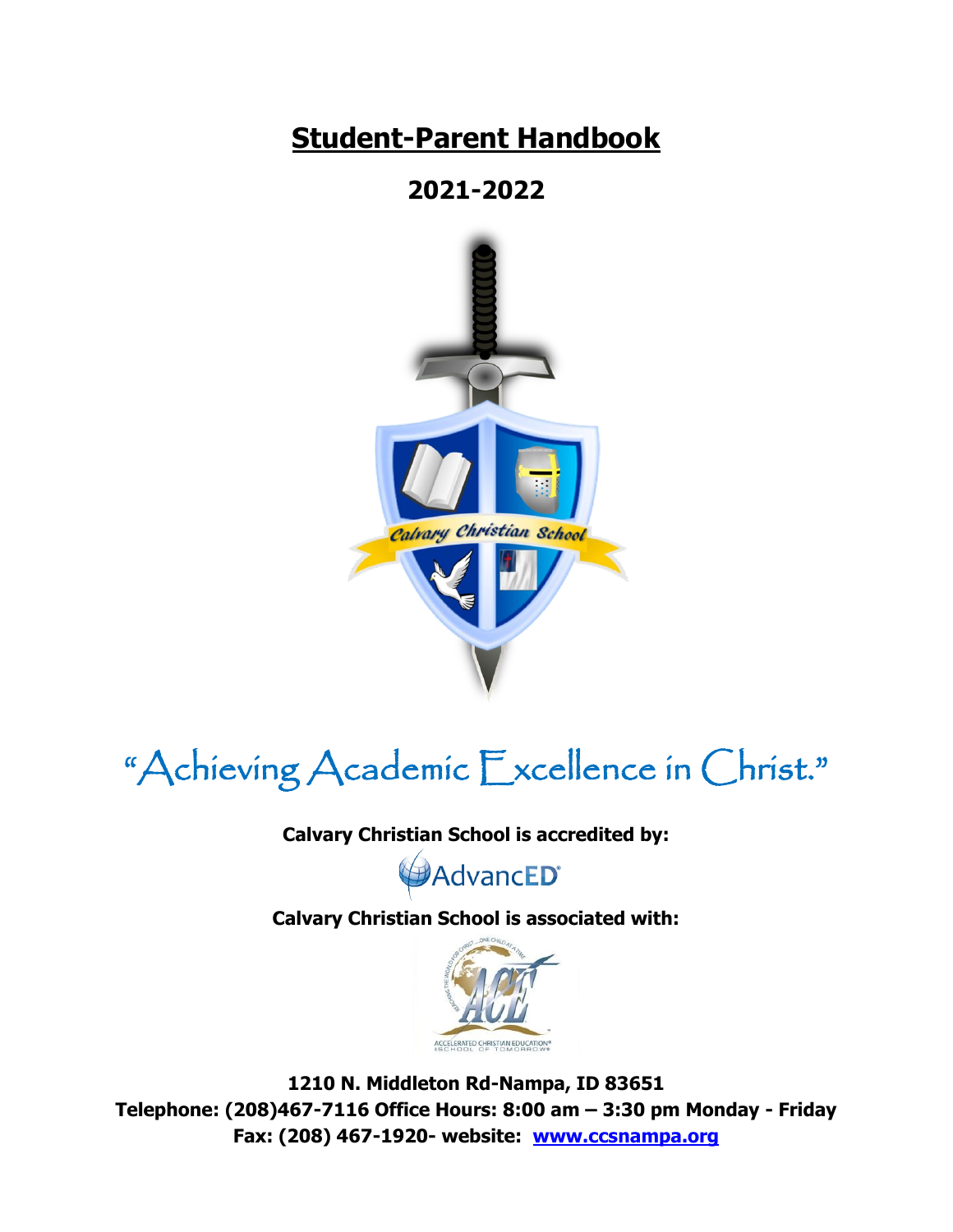## **Table of Contents**

| Welcome Letter                                                             |  |
|----------------------------------------------------------------------------|--|
| Statement of Faith, Definition of School, Mission Statement, and Beliefs I |  |
| Nondiscrimination, School/Parent, Agreements to Governance Policies 1      |  |
|                                                                            |  |
|                                                                            |  |
|                                                                            |  |
|                                                                            |  |
|                                                                            |  |
|                                                                            |  |
|                                                                            |  |
|                                                                            |  |
|                                                                            |  |
| Merits, Demerits, Detention, Suspension, Expulsion, Re-Admittance11        |  |
|                                                                            |  |
|                                                                            |  |
|                                                                            |  |
|                                                                            |  |
|                                                                            |  |
| Pick Up Times, Closed Campus, Class Visits, Lunch and Cell Phone Policy 17 |  |
|                                                                            |  |
|                                                                            |  |
|                                                                            |  |
|                                                                            |  |
|                                                                            |  |
|                                                                            |  |
|                                                                            |  |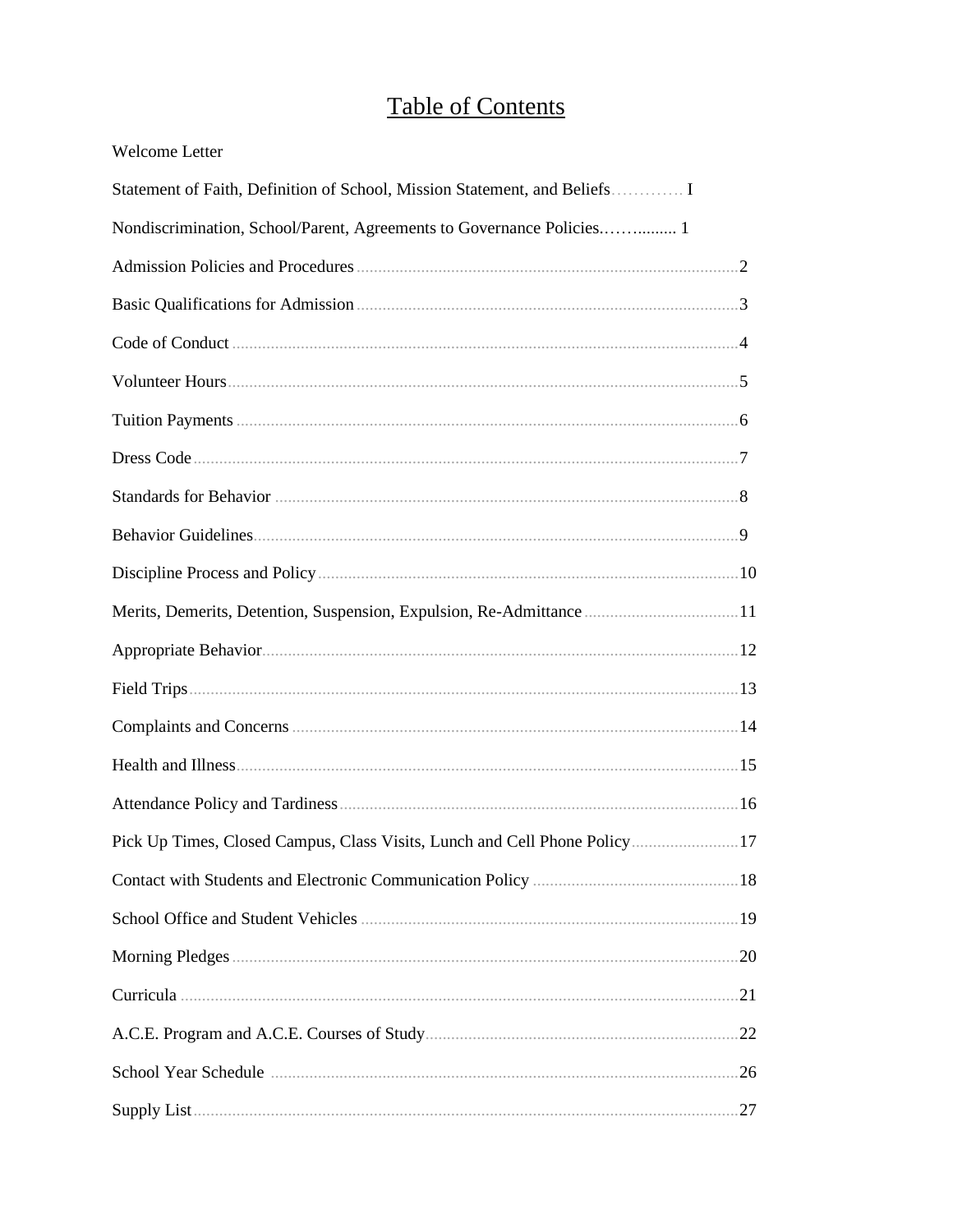

Dear Calvary Christian School Parents and Students,

The staff and administration of Calvary Christian School are looking forward to serving you and your children another year in the Christian education of your children. Calvary Christian School has been operating for since 1994.We began as Calvary Country School offering pre-kindergarten and kindergarten only. In 2002 we began offering prekindergarten through  $12<sup>th</sup>$  grade.

Calvary Christian School is a ministry of and accountable to Calvary Chapel Nampa. This school holds to the statement of faith and all of the principles and biblical doctrines of Calvary Chapel Nampa as outlined in the Word of God, the Bible.

When Calvary Chapel was first started the vision was to have a ministry of Christian education for the youth of the church and our community, our vision was to provide the highest quality Christian education at a tuition that would represent great value. It is upon this vision which Calvary Christian School has been built. Calvary Chapel Nampa Senior Pastor Tim Doughty is the spiritual leader and head of both the church and the school.

We currently offer A.C.E. ® (Accelerated Christian Education) curriculum throughout our school from preschool to  $12<sup>th</sup>$  grade.

Calvary Christian school has accreditation with the state of Idaho through AdvancED ®

Our focus here at Calvary Christian School is to offer an exceptional educational experience that is not only committed to academic excellence but also committed to developing a Christ like character in each student. At Calvary Christian School we believe that if God is not in the education then it is not a proper education. That is why we focus on seeing both a spiritual growth and academic growth in every student.

Welcome to Calvary Christian School as we look forward to another year of God's blessings.

 Yours in Christ *Jose Garzaro*

Jose Garzaro Administrator Calvary Christian School

 *Proverbs 22:6 NIV: Direct your children onto the right path, and when they are older, they will not leave it.*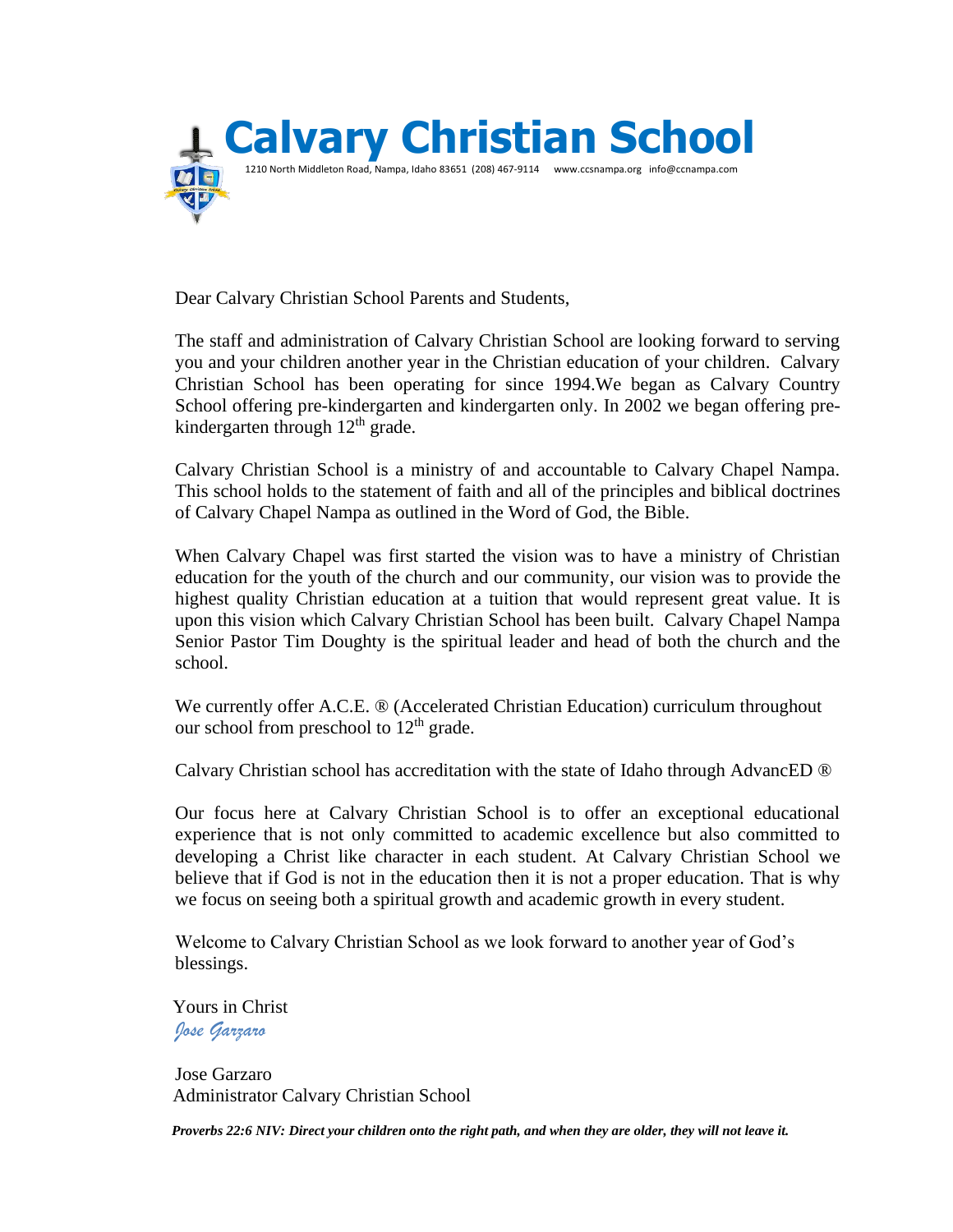### **Statement of Faith**

- 1. We believe in Jesus the Christ as God's only means of salvation, through His death on the cross, for all the sins of mankind. *(John 14:6)*
- 2. We believe salvation is attained through God's grace, by faith alone in Jesus Christ and not as a result of man's good works. *(Ephesians 2:8-9)*
- 3. We believe in a triune God, made up of three persons each being God, identified in the Bible, as God the Father, Jesus the Son and the Holy Spirit. *(Matthew 28:19)*
- 4. We believe the Bible is the inspired and inerrant Word of God. *(2 Timothy 3:16)*
- 5. We believe in the literal Resurrection of Jesus from the dead. *(1 Corinthians 15:3-4)*
- 6. We believe in the literal creation account as is given in *Genesis 1*
- 7. We believe marriage is ordained by God, as a covenant relationship between one man and one woman for life. *(Matthew 19:5-6)*
- 8. We believe that the Holy Spirit indwells every believer of Jesus and empowers them with spiritual gifts to be used by God to further His kingdom. *(Acts 1:5,8)*

### **The Definition of the School**

Calvary Christian School is a private Christian school open to families seeking a Christian faith-based education. Founded by Calvary Chapel Nampa, Calvary Christian School exists to provide an education based upon the teachings of the Bible and in agreement with Calvary Chapel Nampa's statement of faith.

#### **School Motto**

"Achieving Academic Excellence in Christ"

#### **Mission Statement**

Calvary Christian School is committed to offering an outstanding Christ centered comprehensive curricula focused on developing Godly character, individual academic excellence, and instituting critical thinking skills.

### **Beliefs**

The young men and women who complete their studies at Calvary Christian School are steeped in Biblical character, thereby becoming successes in their homes, their churches, their communities, and are a benefit to all they encounter.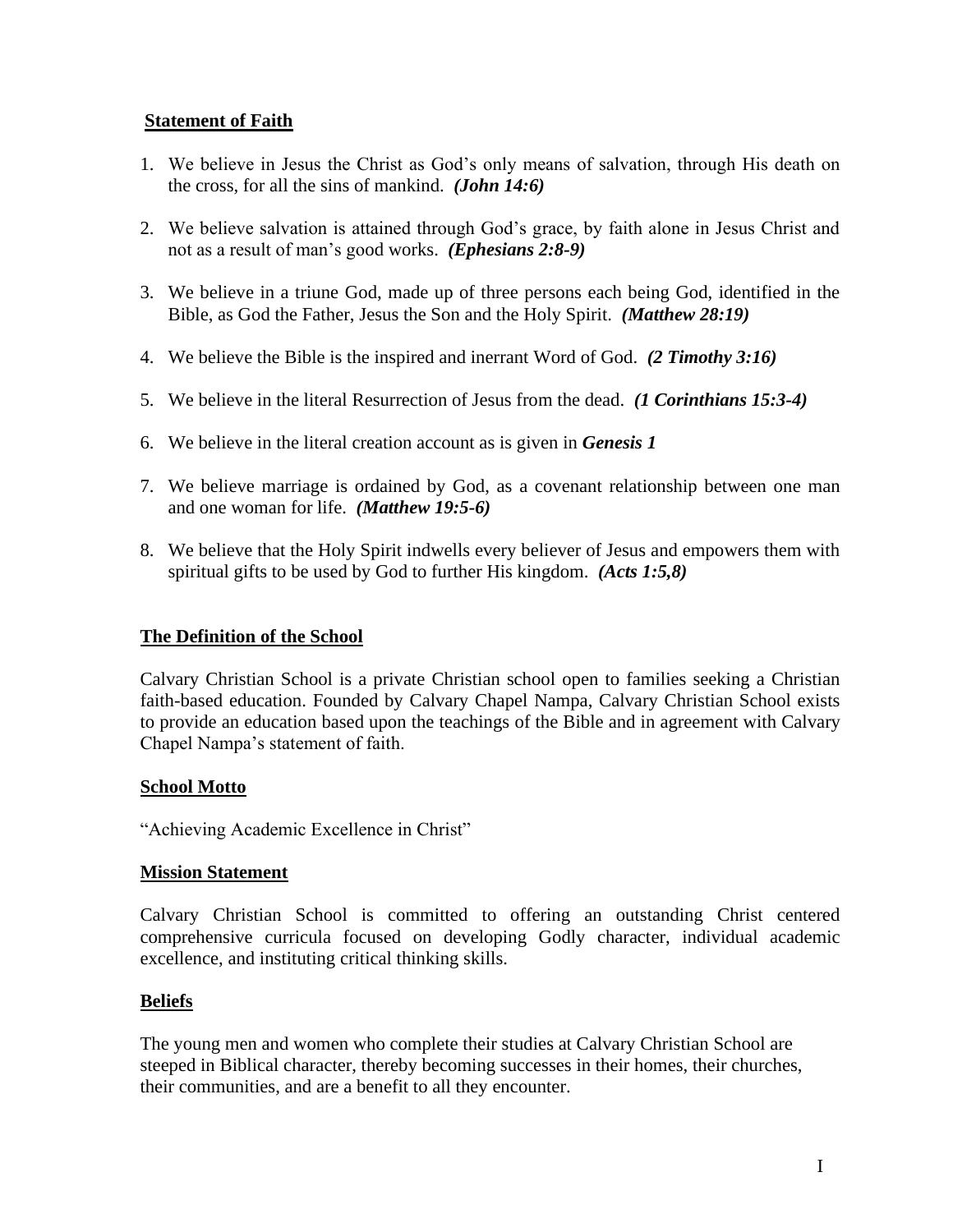### **Nondiscrimination Policy**

Calvary Christian School, mindful of its mission to be a witness to the love of Christ for all, admits students regardless of race, color, or national and/or ethnic origin to all rights, privileges, programs, and activities generally accorded or made available to students at the school.

While the school does not discriminate against students with special needs, full range of services may not always be available to them. Decisions concerning the admission and continued enrollment of a student in the school are based upon the student's emotional, academic and physical abilities and the resources available to the school in meeting the student's needs.

#### **School/Parent Relationship**

For any school to be effective with the student, it is essential that a spirit of cooperation, trust, and support exist between the school and the parents. It is for this reason that we ask the family to become familiar with the philosophy, policies, and procedures developed and enforced by Calvary Christian School. It may sometimes happen that a family is not supportive of the school and its Mission. Should a manifest lack of agreement reach the point where the school judges that the necessary and appropriate relationship no longer exists, the family will be required to withdraw the student from the school.

#### **Notice of Implied Agreement**

The registration of students at Calvary Christian School is deemed to be an agreement on their part, and on the part of their parents or guardians, to comply fully with all policies, rules, and regulations of the school as outlined in this Handbook. Calvary Christian School reserves the right to make revisions in this Handbook when deemed necessary by the school Administration. The most current handbook in effect shall be posted on the school website.

#### **Agreement to be Governed**

The Student-Parent Handbook is published to provide information regarding the rules, policies, and procedures that govern students and parents at Calvary Christian School. The Student-Parent Handbook may be found online at www.ccsnampa.org. In order to ensure that parents and students have read the Student/Parent Handbook, and agree to be governed by this handbook, it is necessary that both parents and students have signed have signed their respective commitment form during the enrollment process. Students will not be allowed to attend class until the signed form is completed as part of the enrollment process. All rules, policies and procedures will be in effect as long as the student remains enrolled at Calvary Christian School.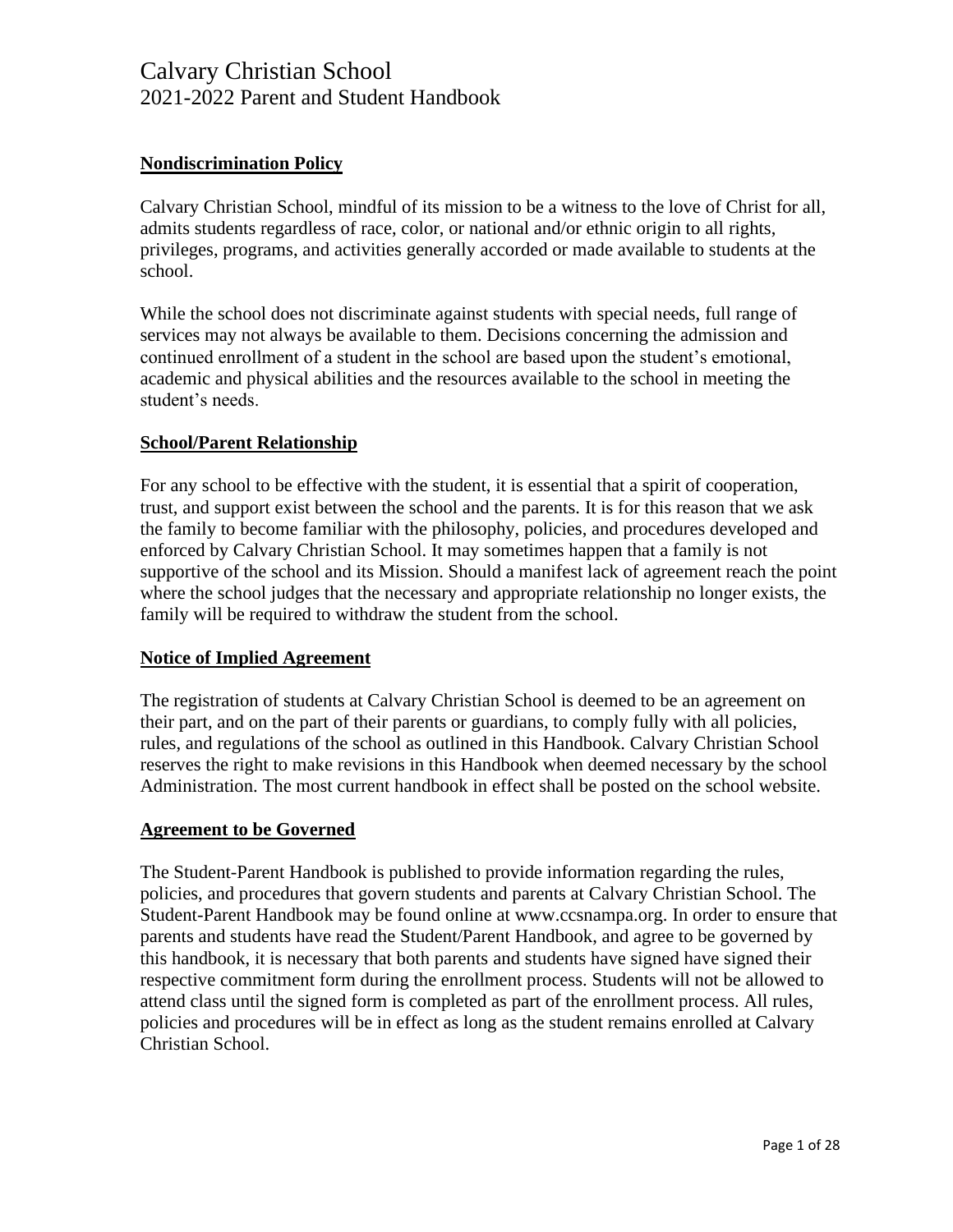### **Admissions Policy**

Calvary Christian School was established to provide a Christian education to those families seeking a faith-based education for their children. If you are in agreement with the policies and spiritual goals of Calvary Christian School, follow the steps below for enrollment.

### **Admissions Procedures**

- 1. Set up an interview and tour the campus. Parents and students must attend.
- 2. Complete enrollment packet.
- 3. For  $2<sup>nd</sup>$  Grade and up, set up a diagnostic test appointment if your child is a new student transferring from a non A.C.E. school.
- 4. Upon acceptance, your student's transcripts and permanent records must be sent from his/her former school to Calvary Christian School.
- **5.** After acceptance, parents must attend orientation meeting **AUGUST 12, 2021 6:30 PM.**

### **Enrollment Procedures**

- 1. Be certain that you understand the policies and procedures found in the "Parent Handbook." Enrollment requires an acceptance of the rules and regulations as set forth in the named handbook.
- 2. Return to us:
	- Completed application for enrollment/re-enrollment; if possible, both parents must sign. Note: for new students, the enrollment form is only available from the school office.
	- Letters from student's pastor for all students in level five (5) and above (applicable to new students only.)
	- Physician's Report on Health (for students in sports)
	- Immunization Record (photocopy new students only)
	- Birth Certificate (photocopy new students only)
	- Parent and Student Commitment Forms
	- Make the necessary financial arrangements that are required by the school. (Payment of non-refundable registration fee/diagnostic fee)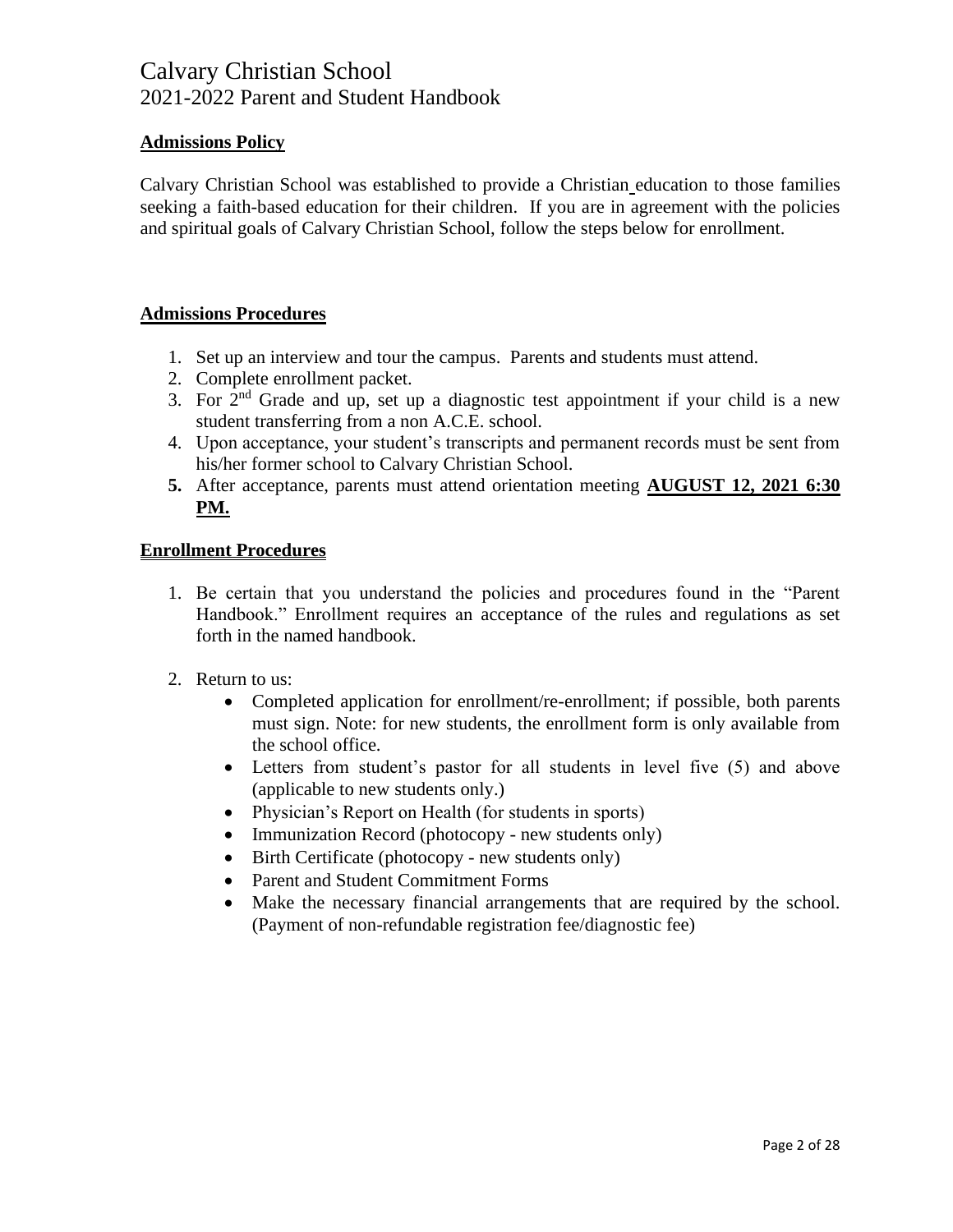### **Basic Qualifications for Admission**

#### **Preschool**

Children who plan to attend the Calvary Christian School preschool program must be 3 years old by September 1<sup>st</sup> of the current school year and fully potty trained. An interview with an administrator is advisable to gauge maturity and readiness level for the A.C.E. learning program. All children must also have proof of immunization or an immunization waiver on file and a birth certificate.

#### **Kindergarten**

Children who plan to attend Kindergarten at Calvary Christian School must be 5 years of age by September 1<sup>st</sup> of the current school year and pass the fine motor skills evaluation. In addition, they will be given a reading readiness test and must score 80% or above. The reading readiness test determines if a child is ready to learn to read. All children must also have proof of immunization or an immunization waiver on file and a birth certificate.

#### **Elementary level 1-8**

Children enrolling in level 1 must be 6 years old by September  $1<sup>st</sup>$  of the current school year and must already read. All children must also have proof of immunization or an immunization waiver on file and a birth certificate.

#### **High School level 9-12**

Students who plan to attend high school at Calvary Christian School must:

- 1. Have completed grade levels 1-8.
- 2. If they have already taken high school level classes, then they must have a valid transcript showing completed high school level classes.
- 3. A student is eligible to graduate from Calvary Christian School when all prescribed school level classes are completed. (Age is not the factor.)
- 4. All children must also have proof of immunization or an immunization waiver on file and a birth certificate.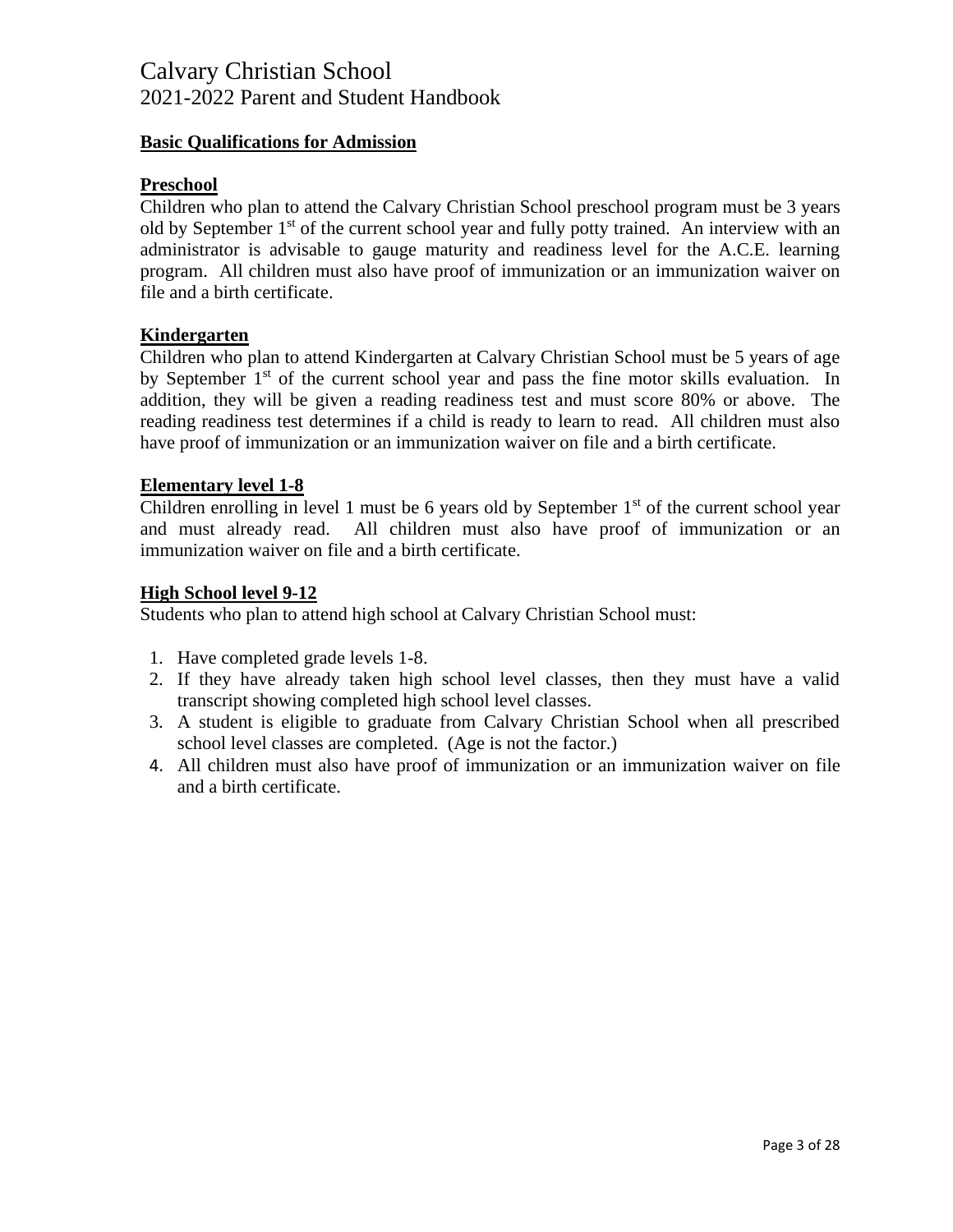### **Code of Conduct**

#### Basic Rules

All students at Calvary Christian School are expected to conduct themselves in a manner that will bring glory to God.

Our program is designed to provide an atmosphere for students to learn to accept and perform their responsibilities while representing Christ.

Calvary Christian School has as its goal the preparation of students for life and for a daily walk with Christ.

With this understanding of the objectives of Calvary Christian School, students are expected to do the right and proper thing and behave in an acceptable manner. Persistent violators of acceptable standards will not be able to continue at Calvary Christian School. An attempt is made to treat each student as an individual, but all students are expected to live, act, and behave according to Christian standards.

Attendance at Calvary Christian School is a privilege and not a right. The goal of this school is to train Christian youth of any ability in the highest principles of Christian leadership, selfdiscipline, personal integrity, individual responsibility and good citizenship.

Students who had behavior problems in other schools must first give evidence of having solved the problems before admission into Calvary Christian School. Success is attained only when students seek to maintain a positive attitude toward the school, their teachers, and fellow students.

The administration of Calvary Christian School would like to do everything we can to involve parents in their child's education. Remember that it is not just the school's responsibility to educate the child. God also assigned this responsibility to the parent(s). The function of the school is to assist parents in carrying out what God has given them to do! Parents need to be aware that we will be holding periodic conferences throughout the year.

The conferences are designed to communicate the needs of your child. Communication is the key to a successful education. Parent Communication Envelopes will be given to the parents weekly to ensure the communication between parent and child. If a student does not return the parent envelope, he/she will receive a demerit.

Christ-like character is the goal of Christian school education. When confronted with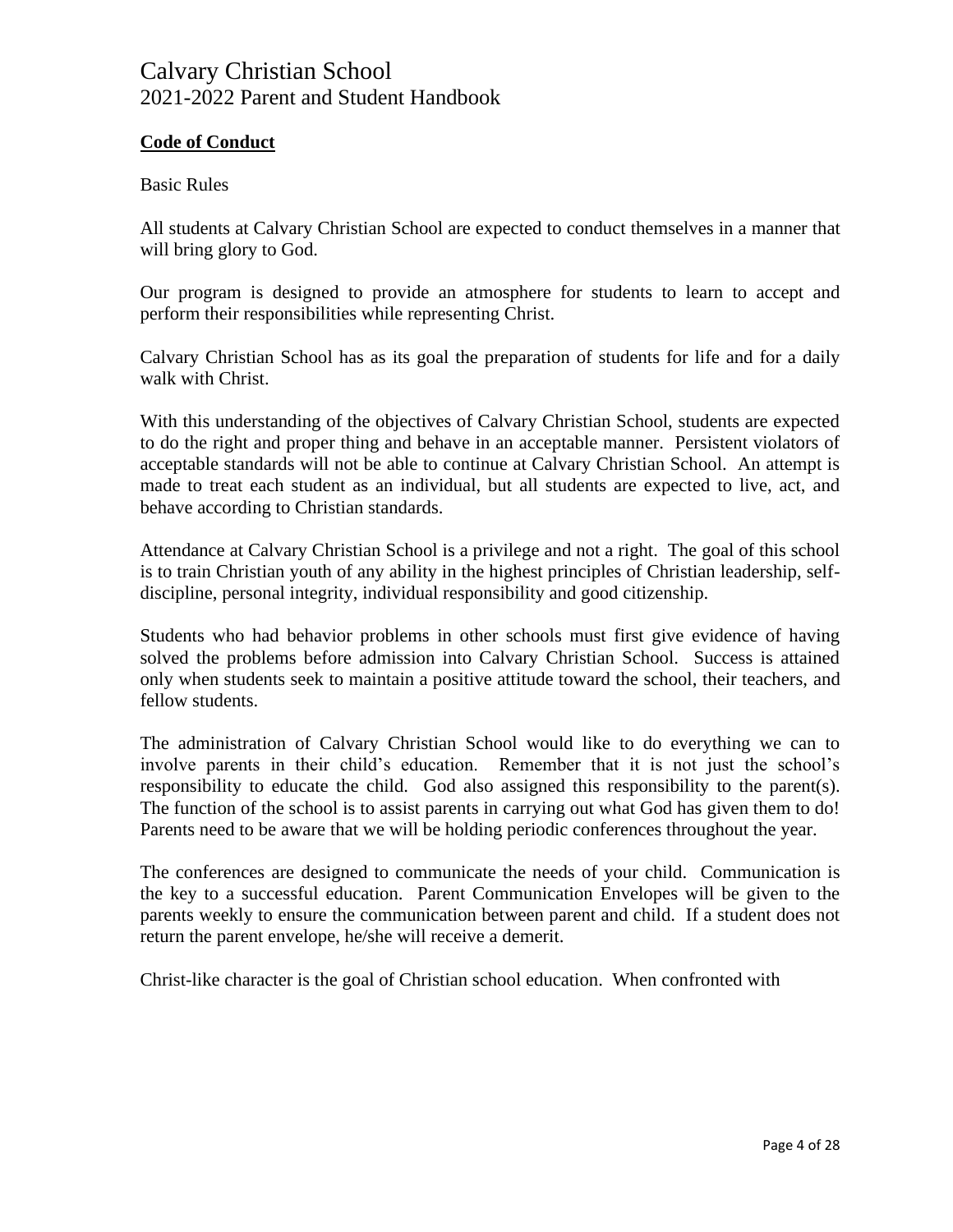misbehavior, parents, teachers, and students should seek to follow the guidelines laid down in *Matt. 18:15-16 NIV "If your brother or sister sins, go and point out their fault, just*  between the two of you. If they listen to you, you have won them over. But if they will not *listen, take one or two others along, so that 'every matter may be established by the testimony of two or three witnesses."*

When a child brings home inaccurate and biased information about an incident in the school, he is presenting "slanted news". Unless this information is properly handled, a difference of opinion can result between the parents and school staff. Parents need to be on guard for "slanted news". Certainly, the home and school are a team working together toward the educational success of every child. It is, therefore, critical that agreement and cooperation between school staff and parents be communicated and encouraged throughout the school year. Such teamwork does not happen by chance. It must be diligently pursued, constantly cultivated, and faithfully implemented.

**Volunteer Hours:** In order to keep our expenses down it is necessary to have each family serve twelve hours per school year. That is, three hours per quarter. The areas of service will vary from helping out in your child's classroom, helping in the office, listening to students read, helping keep our grounds beautiful, etc. We understand that many parents work and cannot commit their time to serve. You will be able to offset the service hours by paying \$15.00 per hour times whatever hours were not served. We will be keeping track of your hours in the office. We will ask that you call to schedule your hours of service so that we can coordinate areas of need. With each family serving their hours, we can continue to offer an alternative Christian education for the lowest possible tuition.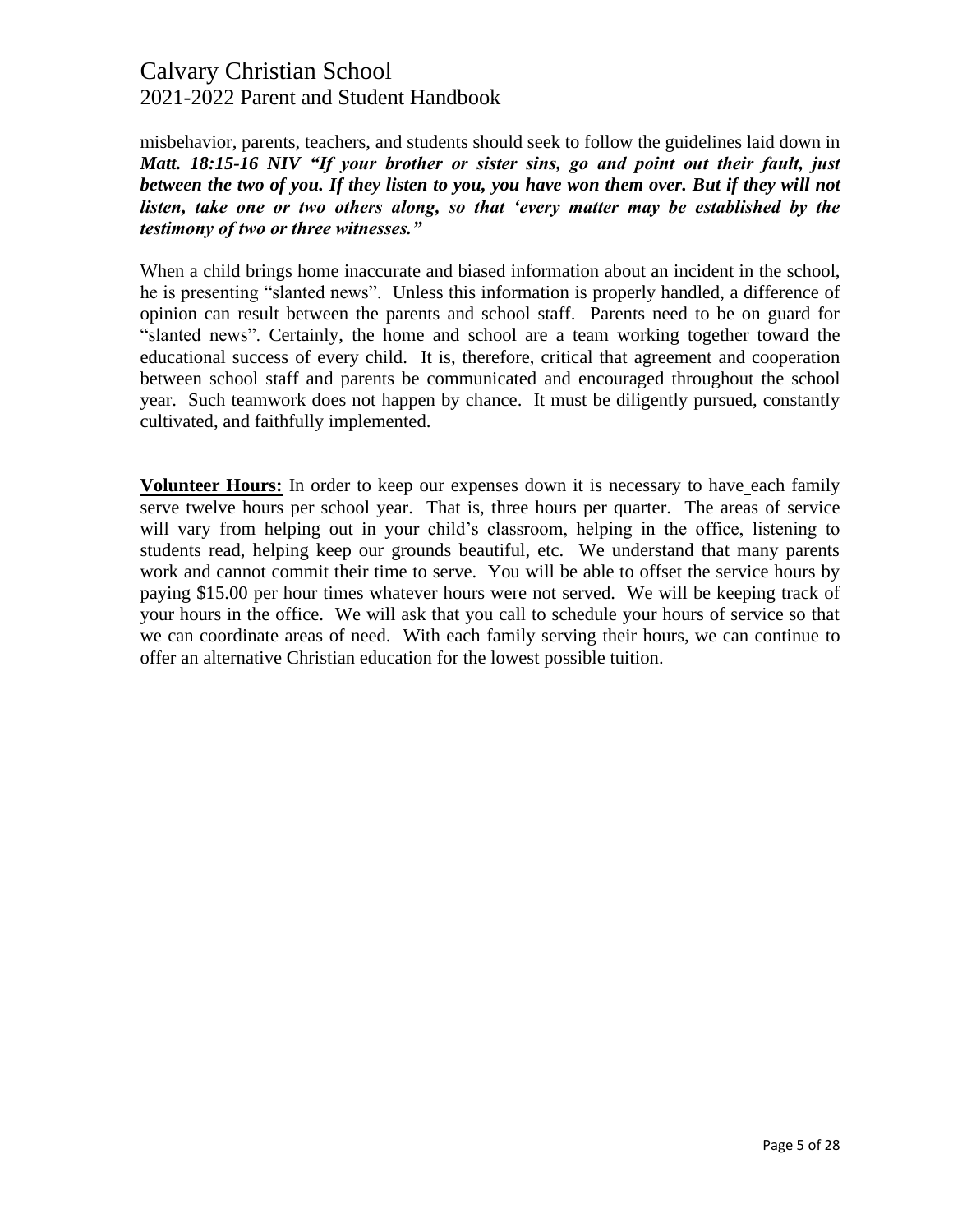### **Tuition Payments**

Families who pay tuition in full for the 2020-2021 academic year will receive a 10% tuition discount. For families that opt to make payments on tuition, please be aware that by enrolling your child/children at Calvary Christian School you are responsible for the entire yearly tuition even if you decide to de-enroll your child/children or if your child is expelled from school. Payments will be divided into ten equal monthly payments. The first payment will be due on the first day of school. Please refer to the following tuition payment schedule for 2020-2021:

- $\bullet$  1<sup>st</sup> payment is due August 16, 2021.
- $2<sup>nd</sup>$  payment is due September 1, 2021.
- $\bullet$  3<sup>rd</sup> payment is due October 1, 2021.
- $\bullet$  4<sup>th</sup> payment is due November 1, 2021.
- $\bullet$  5<sup>th</sup> payment is due December 1, 2021.
- $\bullet$  6<sup>th</sup> payment is due January 1, 2022.
- $\bullet$  7<sup>th</sup> payment is due February 1, 2022.
- $\bullet$  8<sup>th</sup> payment is due March 1, 2022.
- $\bullet$  9<sup>th</sup> payment is due April 1, 2022.
- 10th payment is due May 1, 2022.

Payments can be made at the school office during normal school operating hours and days from 8:00 am to 3:30 pm. We accept checks, money orders, cashier's checks, cash and credit card payments. Please be advised that credit card payments are subject to a 4% fee.

There will be a \$25.00 charge for any check that is returned to CCSN or for any account which has insufficient funds when a payment is posted. If three checks are returned to insufficient funds, future payments will only be accepted in the form of cash, money order, cashier's check or via debit/credit card.

If the full monthly tuition is not paid by the 15th of each month a \$25 delinquency fee will be added to your account. If all tuition and fees are not paid within 30 days from the original due date (the 1st of each month), your child/children may be suspended until the outstanding balance is paid in full.

If a satisfactory payment or payment arrangement is not made on the account, we may decide to turn over the account to a third party for collection of all outstanding balances. In the event that the account is turned over to a third party there will be an additional fee placed on the account which will be equal to 25% of the outstanding balance to offset collection fees.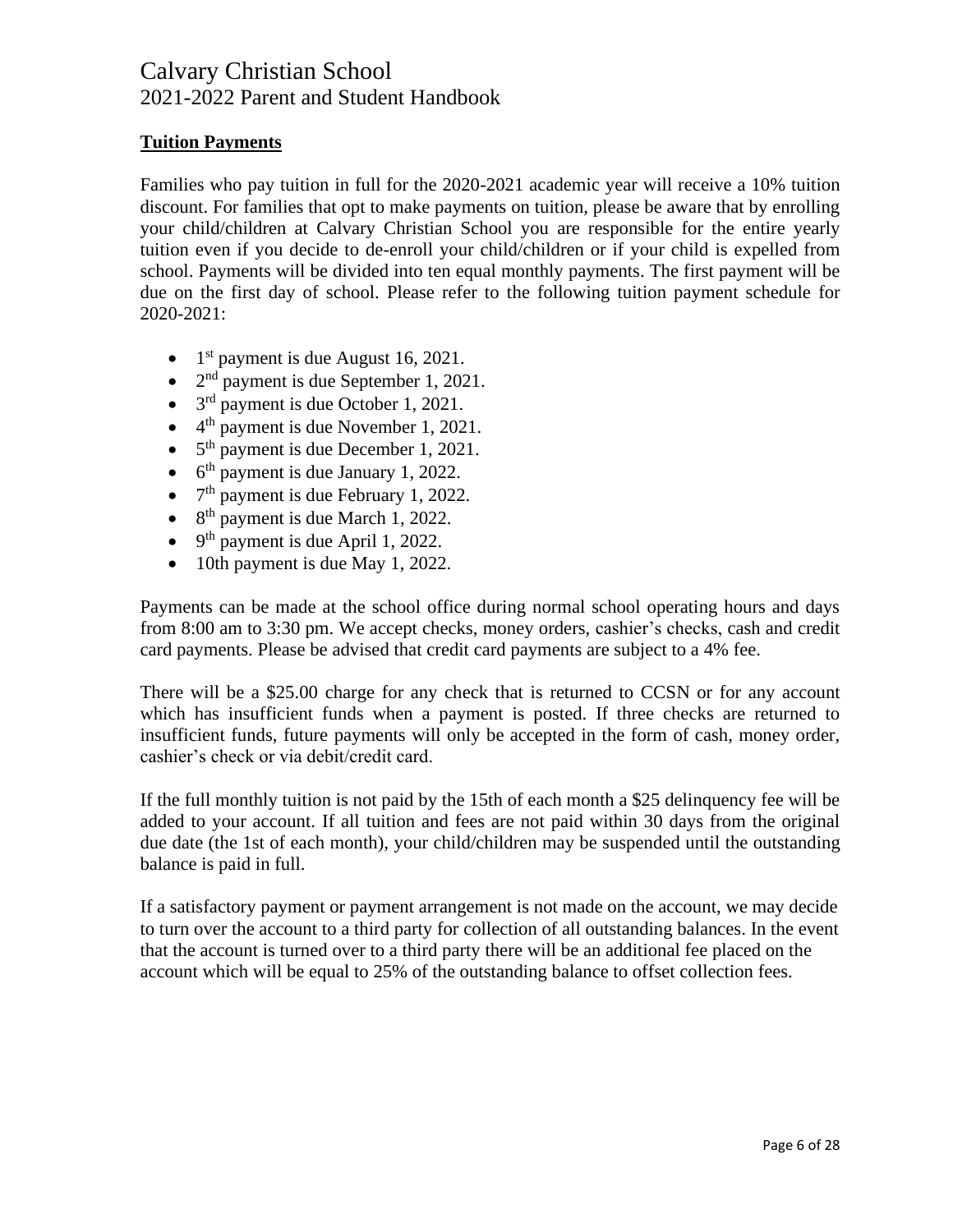### **Dress Code**

We strongly believe in consistently high standards of neatness. Students in their outward appearance should practice cleanliness and modesty at all times. Calvary Christian School serves families who are sincerely committed to Jesus Christ as Savior and Lord. Dress is important to our Christian witness.

For all students in Preschool through  $12<sup>th</sup>$  grade we will require the students to wear navy blue, black or khaki colored pants, skirts, skorts (skirt/shorts combination) shorts and skirts must be in the "fingertip rule"—whereby shorts or skirts must "reach to the fingertips of the extended arm" a simple way to measure this is to put your hands by your side and let them hang and if your fingers are above or the same length as your shorts or skirt you are fine. Culottes/gaucho, Capri's or Bermuda shorts are also acceptable. A collared shirt, such as a polo shirt (short or long sleeve) or a button-up dress shirt (short or long sleeve) must be worn at all times. The shirts must be navy blue, light blue, black or white). An accent on the collar will be allowed. The shirts must be solid color, no stripes. Small logo's ie Nike ® will be allowed. The outside layer of a child's clothing must be the school colors. The students may choose to keep their shirts untucked as long as the shirts are worn in a fashion that is neat and not very loose. In addition, belts are to be worn with pants and shoes must be canvas or leather, athletic style or dress shoe style and have closed backs (no flip-flops).

Dress code for free dress days or any school event such as awards ceremony will be limited to pants or jeans with no holes or tears in them, shorts or skirts which must be within the "fingertip rule". Blouse's shirts and jerseys may be worn as long as they have sleeves and are free of tears and have no offensive language or images on them. Shoes must follow in school dress code.

Parents are expected to pay attention to how their children are dressed for school each day and for any school events, making sure their child follows our dress code policy. To assist parents in this responsibility, the administration of Calvary Christian School reserves the right to restrict any student from attending class or other school activities when a student dresses in a way deemed inappropriate for a Christian school*. 1 Corinthians 10:31 "So, whether you eat or drink, or whatever you do, do all to the glory of God."*

### **Hair**

Boys and Girls – Hair must be away from eyes. No using colored hair spray to color hair. Boys – Hair must be away from ears and not hanging over the shirt collar. No using colored hair spray to color hair.

#### **Piercings and Tattoos**

Boys – Not permitted: Piercings, tattoos, and gauges.

Girls – May have ear piercings that are reasonable, but no tattoos and no gauges.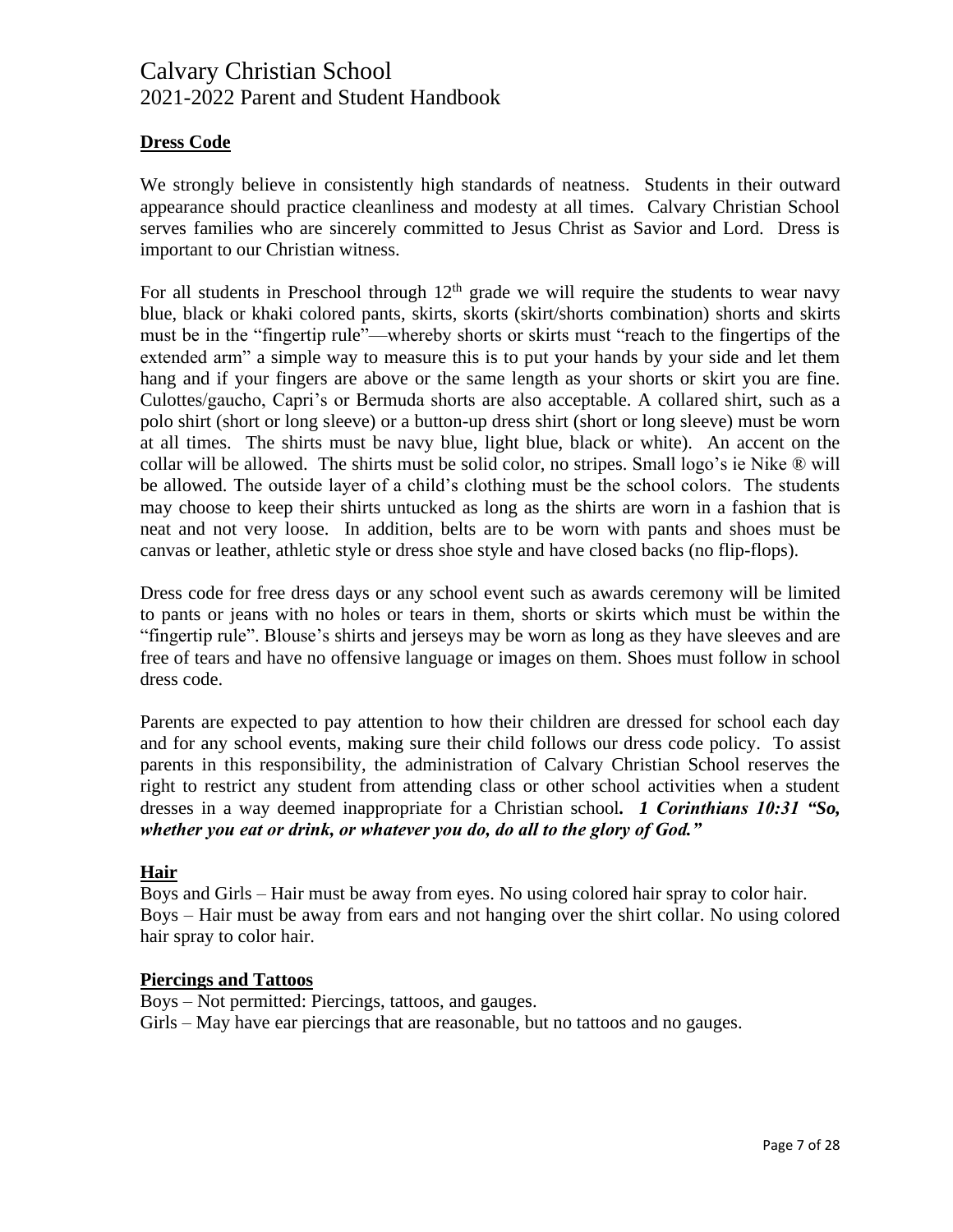### **Standards for Behavior**

The guidelines below are designed to assist in providing an optimum atmosphere for learning to serve God. A child who does not respond to human authority will have a difficult time responding to God.

God commands respect for those in authority. This requires obedience to all staff (teachers, regardless of grade level, office staff, aides, and volunteers) unless they are asking the student to violate a Biblical principle. Responding to authority, while communicating a good attitude is acceptable.

Having respect for authority requires that students:

- 1. Come to class prepared with assignments completed, have required materials (pens, paper, pencils, etc.), and be ready to perform when class begins.
- 2. Act in a manner that is not distracting or disrespectful.
- 3. Do things that build others up, not hurt them.

### **Cheating**

Any student caught cheating will be placed on a probation period. Please note that students are expected to score their paces correctly failure to properly score their paces is considered cheating. During this probationary period, if they are caught doing anything else contrary to our code of conduct, the student will be suspended and one of the parents will be required to spend a half day with the student at school for readmittance. Minor infractions will be dealt with individually and will be punishable by demerits or detention.

#### **Stealing**

Any student caught stealing will be placed on a probation period. During this probationary period if they are caught doing anything else contrary to our code of conduct, the student will be suspended and one of the parents will be required to spend a half day with the student at school for readmittance. Stealing from faculty or other students will not be tolerated.

#### **Reverence**

In all areas of instruction, teachers and students will give God's character proper respect and consideration. Specifically, class songs, skits, stories, and discussions that include references to the name and attributes of the Lord God must be consistent with Biblical principles.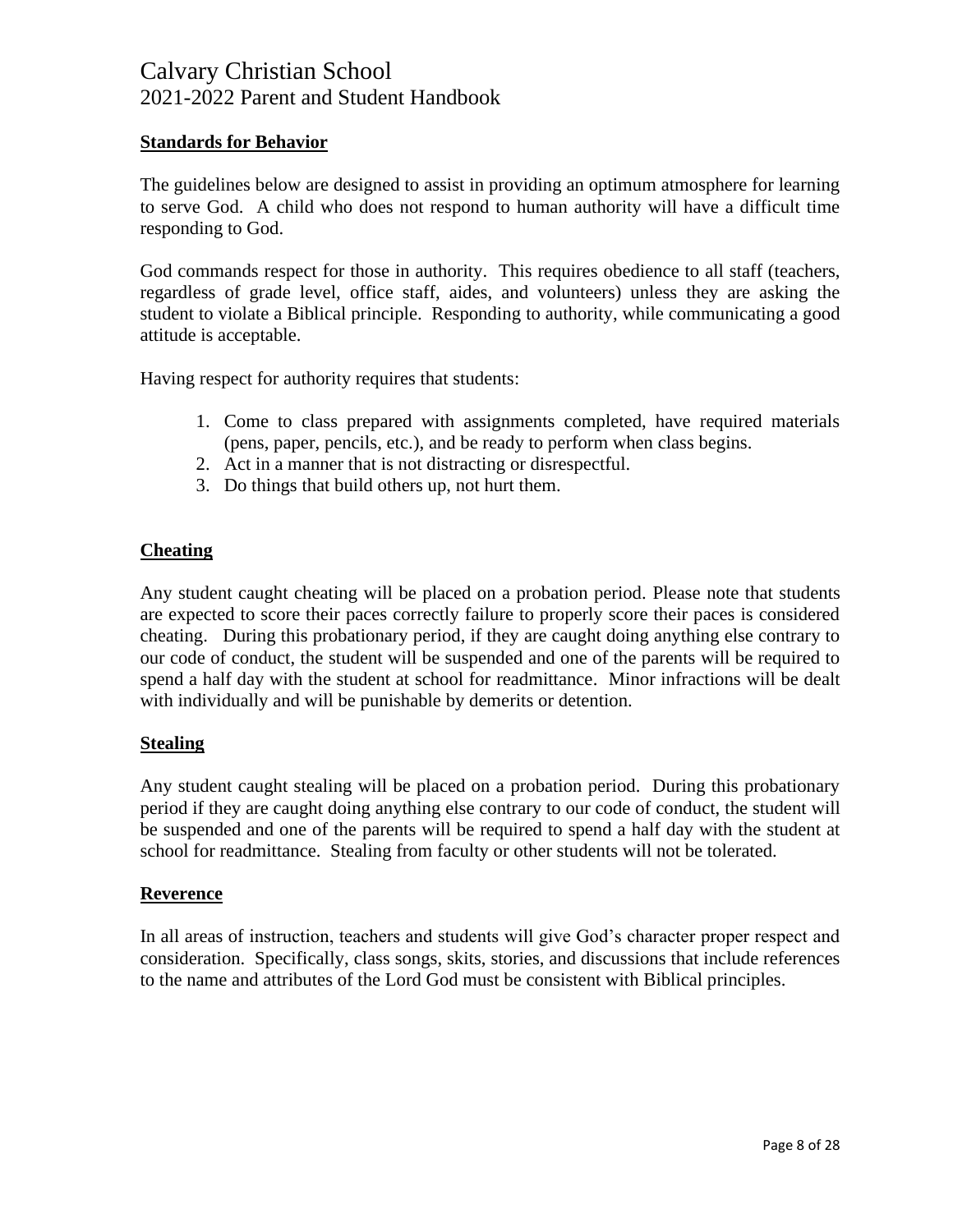### **Behavior Guidelines**

- 1. Respect God and others in words and actions
- 2. Students are to obey and respect their teachers.
- 3. Dishonesty in any situation while at school, including lying, cheating, and stealing will not be permitted.
- 4. Rebellion or outright disobedience in response to instructions will not be tolerated.
- 5. Fighting: striking or pushing in anger with the intention to harm another student will not be allowed. If any student is involved in a physical fight on school campus, he/she will be suspended immediately. Either the student's parents will be notified and asked to come pick up their child directly after the administration issues the disciplinary action, or the suspension may be an in-school suspension, where the child will be required to perform cleaning duties as assigned by the Principal or Administrator. Whether the suspension time is to be done at home or at school, the student will be required to keep his/her PACE work current, and it will be checked on a daily basis.
- 6. Obscene, vulgar or profane language or gestures, as well as taking the name of the Lord in vain will result in disciplinary action.
- 7. Cutting class or leaving school without permission is not allowed.
- 8. Students are expected to keep boy girl relationships in good taste, whether or campus or at school functions. Physical contact between boys and girls is not allowed, whether it is showing affections, teasing, horseplay, or harassment.
- 9. Radios, tape/CD players, cell phones, beepers, electronic games, or any other distracting objects such as laser pointers are not permitted on campus unless authorized by the administration staff.
- 10. For the safety of all Calvary Christian School students and staff, the following objects which could cause injury to people or damage to property are forbidden on campus and at school activities: knives, guns, brass knuckles, fireworks, and/or any other objects that fall into the category of a weapon. Disregard for these safety measures will lead to serious discipline and could bring expulsion from Calvary Christian School.
- 11. Skateboards, inline skates, and roller blades are not to be used on campus.
- 12. No running in the hallways.
- 13. Alcohol or tobacco, or any other non-prescribed drug will not be permitted. As citizens, it is also understood that students are to submit to and to obey all civil law *(Romans 13:1)*.

Automobiles may be searched with or without permission from the student or parent if the administration feels there is reasonable suspicion of unapproved items in the vehicle that is on school property.

Backpacks, purses, pockets, lockers, etc. may be searched at the discretion of the administration at any time there is suspicion of unapproved activity or items.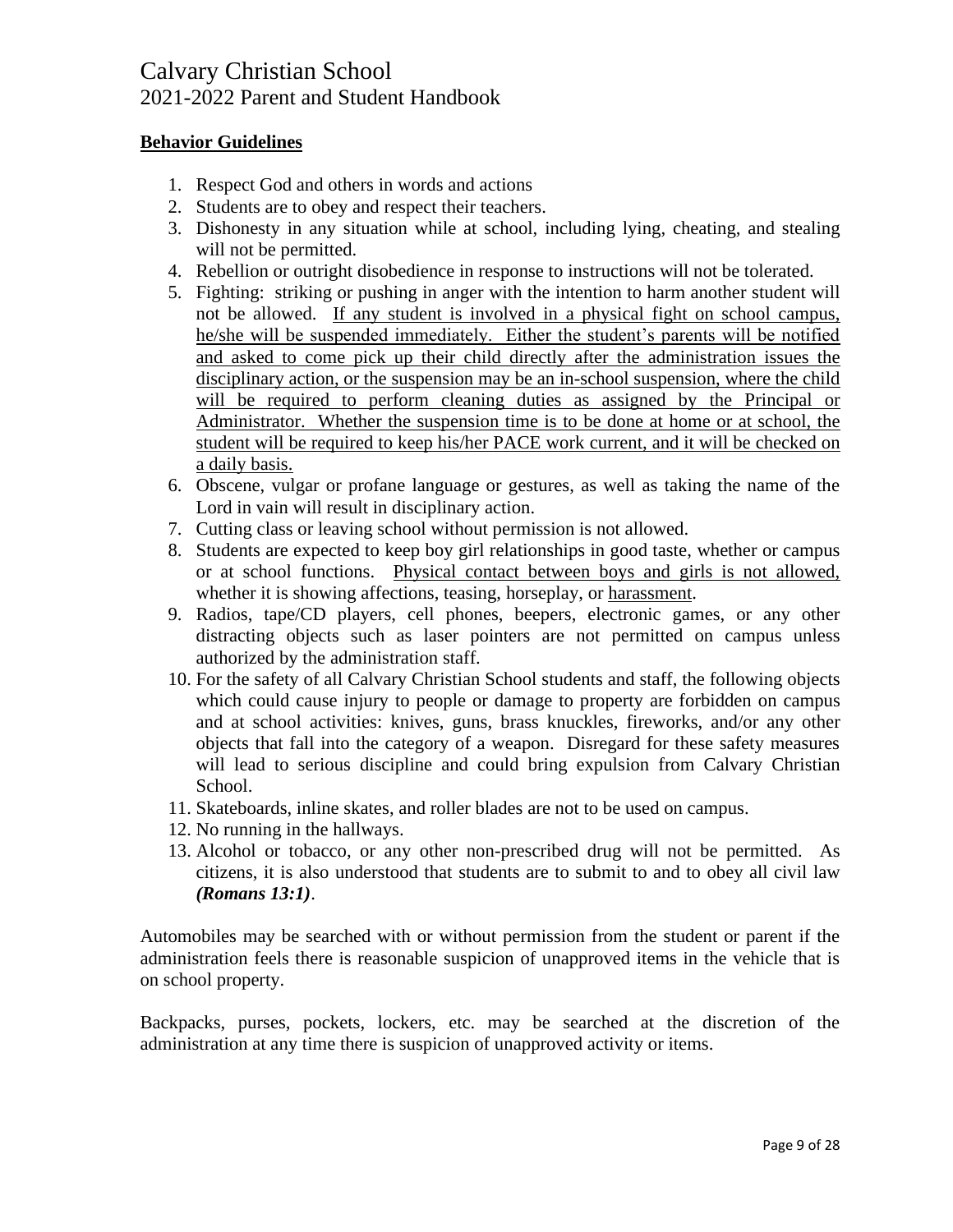Desks will be checked by the staff regularly to make sure they are kept clean. If the administration feels the need to perform a search of a desk or student, Calvary Christian School reserves the right to do so without permission granted by the student or parent.

### **Discipline Process**

Calvary Christian School is concerned with the development of moral character and behavior in children. In support of this goal, the teachers will contact parents for poor or disruptive behavior by their children in the classroom. Our goal is to teach our students to spend their time and energy for the purpose of godliness. We expect students to behave in a manner that will bring honor to God and our school. The school's aim in dealing with student misconduct is not primarily to punish, but to bring about change.

In an effort to create and maintain an environment in which students can grow spiritually, academically and socially, we have designed a discipline policy to encourage mutual respect and promote independent behavior in our students. Hopefully, this plan will ensure that all students understand their rights and responsibilities, the consequences of violations of school rules, and the procedures for dealing with violations.

### **Discipline Policy**

Discipline is what is done for a student, not what is done to him. Authority for training and education is a parental responsibility. Parents enrolling their children in the school invest authority in the school to disciplining their children whenever necessary. All staff and faculty members have authority to discipline (corporal punishment is not used) any student whenever such action is deemed necessary.

As a part of the educational process, students are expected to learn appropriate and responsible behavior. The supervisor will have in place a classroom management plan. Staff members are expected to discipline students in a manner appropriate to the offense, building an atmosphere of cooperation and respect. When the classroom management consequences fail to bring about the desired behavioral change, the teacher will hold a conference with the student and notify the parent and the administration. If undesired behavior reoccurs, the teacher will speak with the parents. If inappropriate behavior continues or the classroom management process is not correcting the situation, an administrator will be asked to intervene.

A student who does not comply with a directive of the teacher or engages in severe misconduct will be referred directly to the administration rather than the steps outlined for repetitious minor behavior. A student who prevents the educational process from continuing will be sent to in-school detention and referred to the administration. In any situation involving school facilities or activities, the staff present is presumed to have the authority to deals with behavior problems and may refer violations outside the classroom to the administration.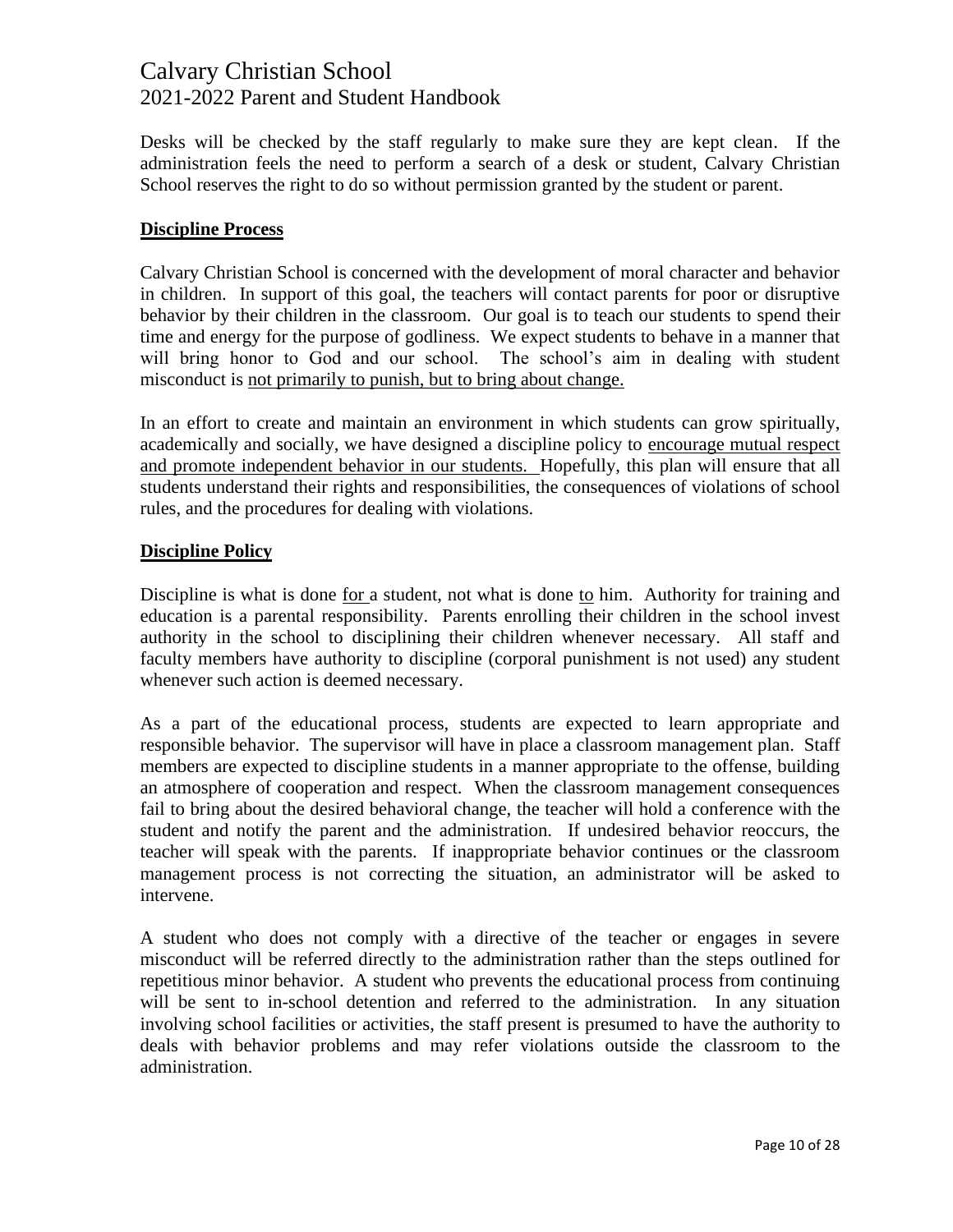### **Merits and Demerits**

The merit and demerit system is designed to give the student and parents an objective picture of the student's general behavior. Merits are awarded for good behavior and good work ethics, while demerits are given for unacceptable behavior and poor work ethics. Accumulated merits may be redeemed for merchandise in the school merit store. Accumulation of demerits will lead to discipline in the form of loss of privileges, detention, suspension, or expulsion from school.

#### **Detention**

Three or more demerits in one day will result in a 30-minute lunch detention. Five demerits in a school day will result in an in-school suspension for the rest of the day. The teacher and administration may decide to assign students to clean up duty during detention time.

#### **Disciplinary Process**

As outlined in our demerit policy three demerits in a school day will result in a 30-minute lunch detention. five in one day will result in an in-school suspension for the rest of the day. Any student who serves three in school suspensions in a quarter will be sent home, suspended for a week and both parents will have to attend a meeting with the school administrator and the student's teacher to discuss readmittance to the school. Any student that is sent home and suspended for a week will be placed under a probationary period for one rolling quarter and will have to adhere to our probationary period guidelines. **Per our school's financial agreement that parents must sign when enrolling students, parents are still responsible for any tuition that is due for the 2021-2022 school year even if the student has been suspended or expelled.** 

#### **Suspension**

Students who serve an in-school suspension or are caught cheating on their pace will be sent home after serving an in-school suspension. **In order for the student to be allowed to return from suspension, one of the parents will have to come in and spend a half day in the suspended student's classroom.**

Repeated violations of behavior and/or unacceptable work ethics not corrected through detention or in school suspensions will result in a student being sent home and suspended for a week. Both parents will need to meet with the school administrator and the student's teacher before the student can be readmitted to school. The student may potentially be placed under probation. **If a student is suspended for misconduct, the family will still be required to pay the monthly tuition payments.**

#### **Probation**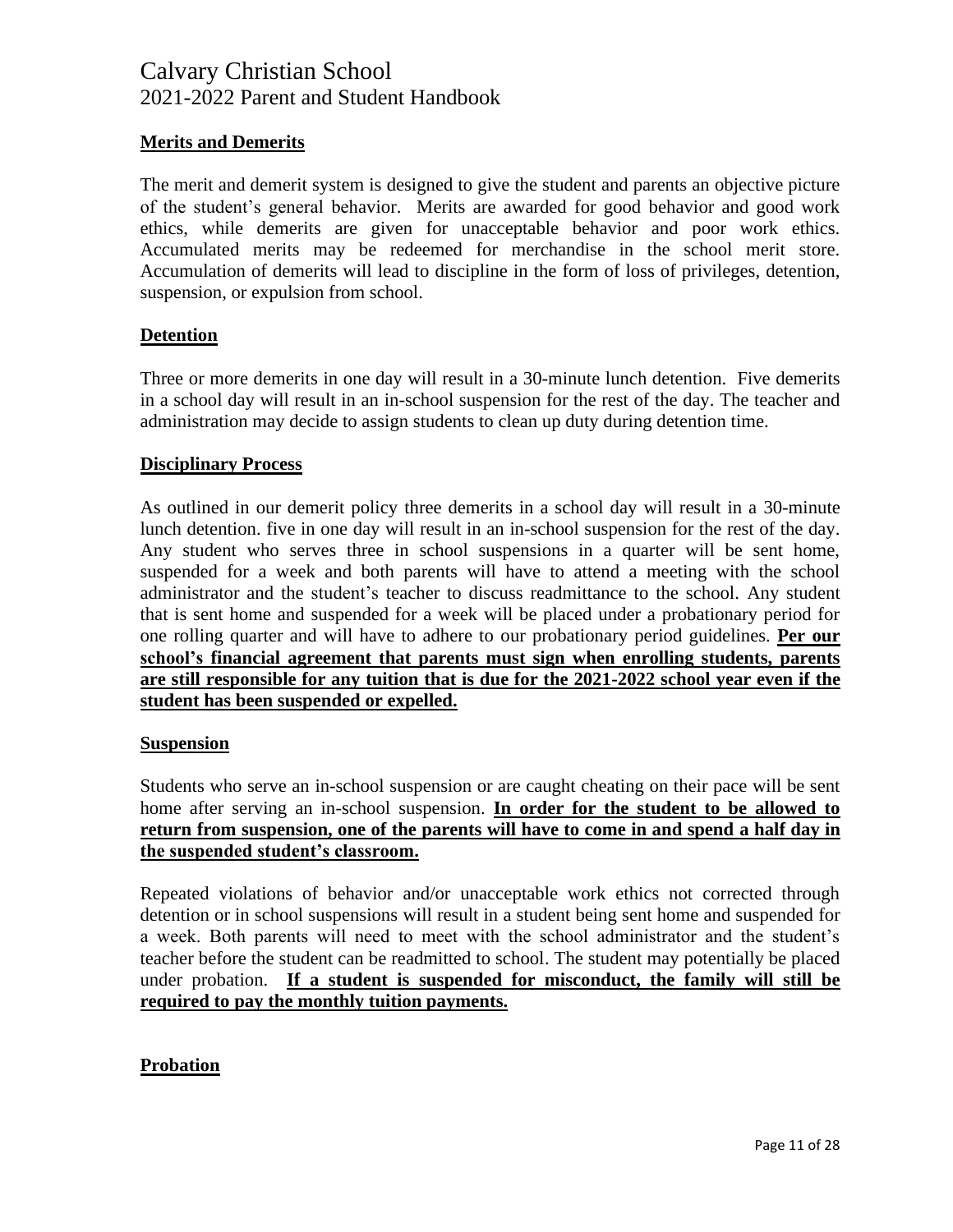Students may be placed on probation for poor academic results, poor attendance, and repeated behavioral issues. When a student is placed on probation, there will be a meeting with the student, parents, student's teacher, and the school administrator. Conditions of the probation contract will be clearly stated and will be in effect for one rolling quarter, at which time the student's behavior will be evaluated. During the probationary period students will not be allowed to participate in extra-curricular activities such as sports, field trips, conventions etc. If the student does not correct the behavior for which the student was placed on probation the student may be expelled from the school at the discretion of the school administrator and student's teacher

### **Expulsion**

Certain behaviors and behaviors not corrected by detention and/or suspension may result in expulsion from Calvary Christian School. In the case of such an offense, the matter will be referred to the school board, which consists of the school administrator, church leadership, and the church senior pastor, for determination of expulsion. During the time of this review a meeting will be arranged with student under review and his or her parents or guardian, to determine the outcome. Expelled students are not allowed on campus. **Per our school's financial agreement that parents must sign when enrolling students, parents are still responsible for any tuition that is due for the 2021-2022 school year even if the student has been expelled.** 

### **Appropriate Behavior at Sporting Events and Field Trips (includes all CCS activities)**

Attitudes and behavior are at all times to be in line with Christian conduct that will be pleasing to God, bring honor to Him, and in no way jeopardize our Christian witness.

At sporting events, fans and students are asked to be positive toward officials, coaches, players, and opposing fans. Athletics function best when everyone knows their role and embraces it. Athletes play the game, coaches coach, officials officiate, and fans (parents) encourage their respective child and team.

The referees or other assigned officials are the authorities in charge at any competitive event. They are to be respected at all times, regardless of your opinion of the calls.

Good sportsmanship includes respecting the facilities of another school or venue and obeying their rules; however, they may differ from our own, and in general doing nothing to make others not want us to return.

There shall be no abusive behavior, vocal or otherwise. There shall be no booing of officials, coaches, player or other fans. No negative cheers shall be used by either students or fans.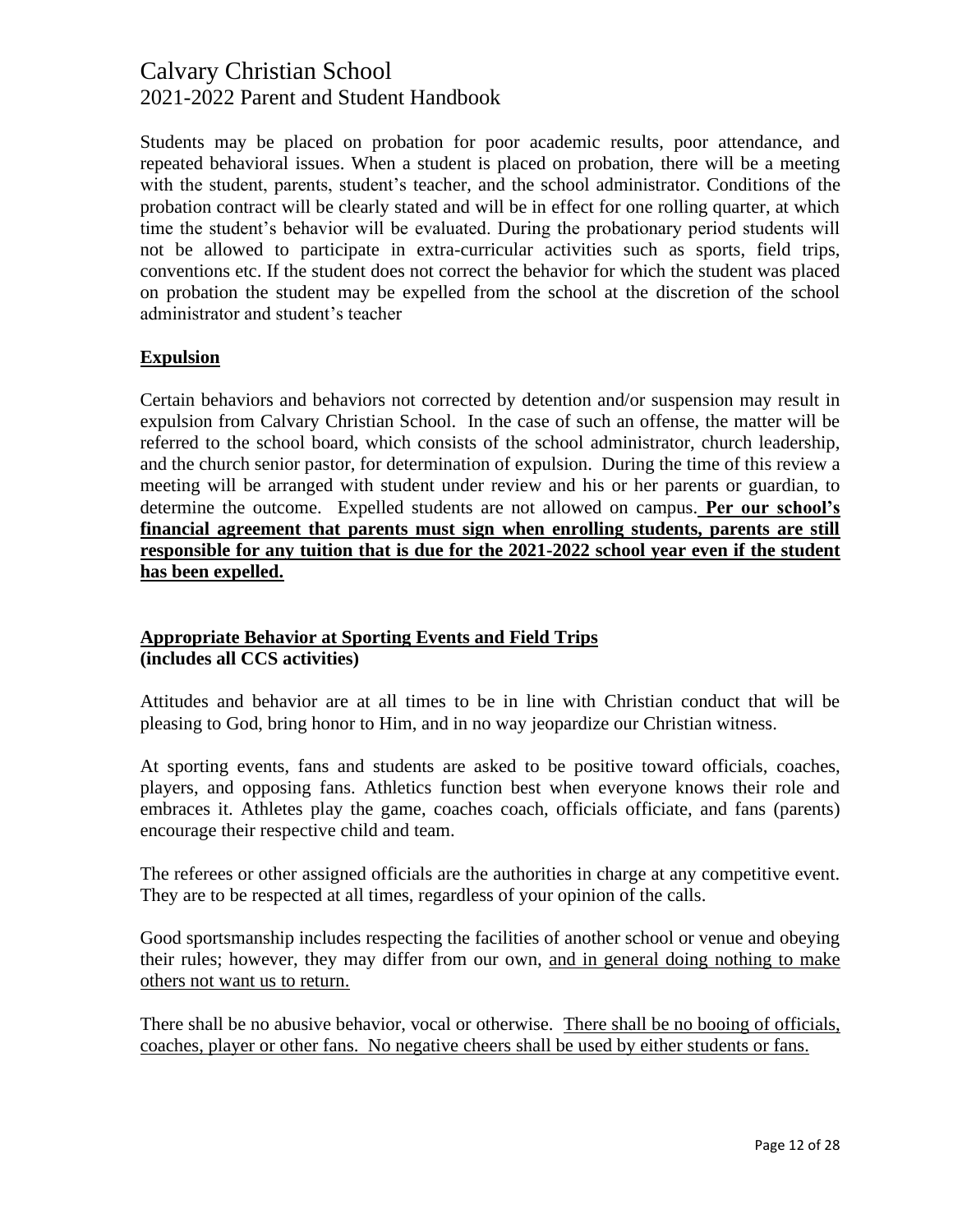### **Field Trips**

When going on field trips, whether by car or by bus, safety for others is of the greatest importance.

When visiting a field trip sight, be aware of all regulations and restrictions and obey them.

If there is a guide or docent present to lead the field trip, give them the utmost courtesy and listen to the knowledge they are attempting to share.

There is a field trip authorization form signed by parents at the beginning of the school year that will authorize their student to participate in field trips throughout that school year.

Field trips are limited to average no more than one per school quarter. We will give parents at least one week notice prior to all field trips so that they may make arrangements to chaperone if that is their desire.

Field trips are intended only for students who attend Calvary Christian School. Siblings or friends who do not attend Calvary Christian School are not allowed to attend field trips.

Parents who wish to drive on field trips or any other off-campus activity must have adequate insurance coverage. Please check with your insurance carrier for Idaho requirements. Any parents observed driving in an unsafe manner will not be allowed to drive students to or from any school activities.

Field trips are a wonderful way to enhance the educational process as well as be a reward for work well done. If the educational goals set out by the school are not being met, field trips will be cancelled or those students not making the effort to keep up with their studies will not be invited on the outing until they are current in their class work.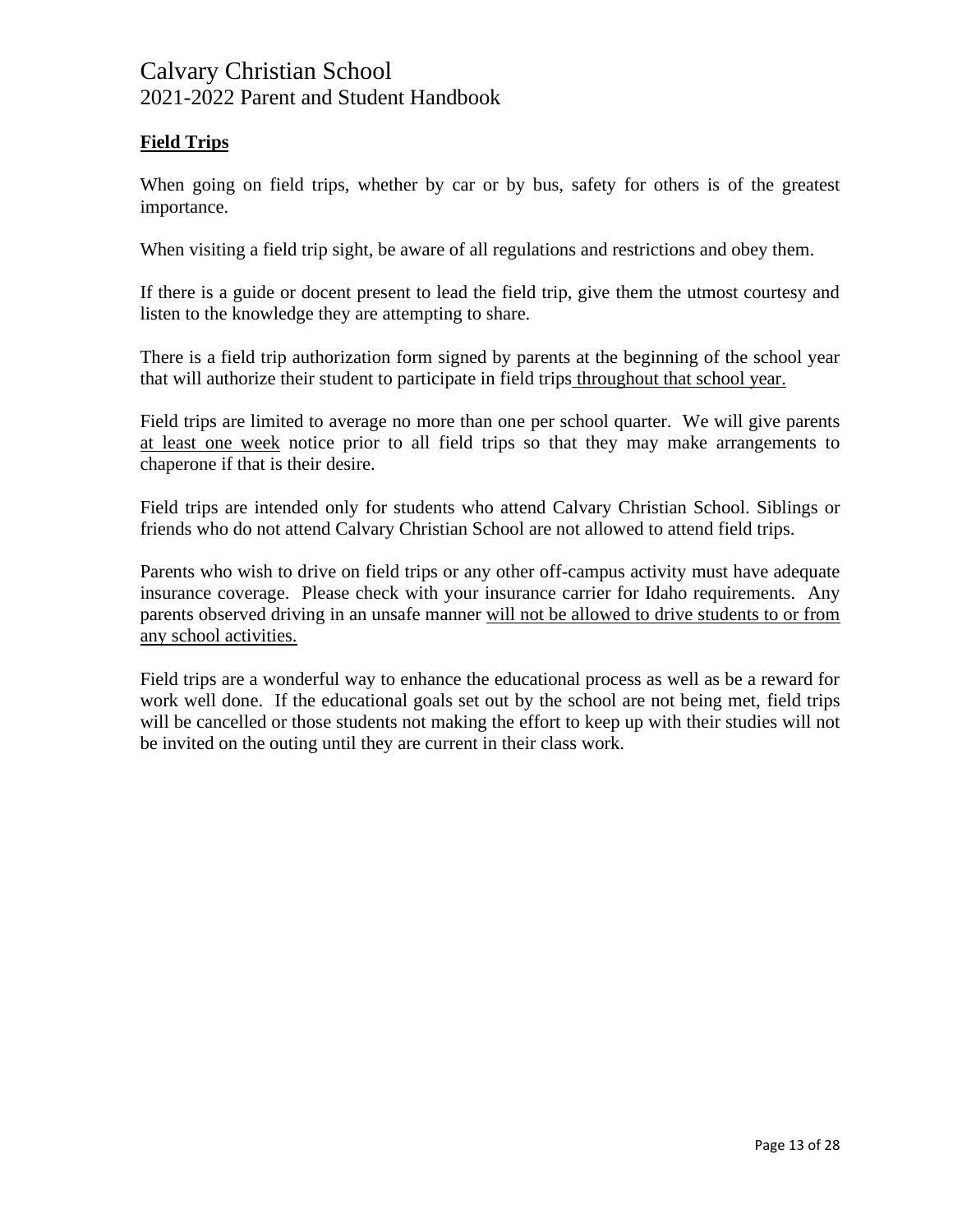### **Complaints and Concerns**

Calvary Christian School views parents as having not just the right to share concerns, but as having a responsibility to be part of the solution. As problems and inquiries arise, it is important that these be dealt with expediently and in the proper way. First, contact should be with the persons directly involved. Then, if the concern is not cleared up, one should go to the next appropriate level. We desire and encourage parents to give constructive feedback. We encourage parents and students to follow the principle of *Matthew 18:15-16*. The appropriate levels of communication are as follows:

- 1. Student and/or parents meet with the person and/or parents concerned.
- 2. Students, parents, and the person concerned meet with the teacher.
- 3. The above-mentioned persons meet with the administrator.
- 4. The above-mentioned persons meet with the school board.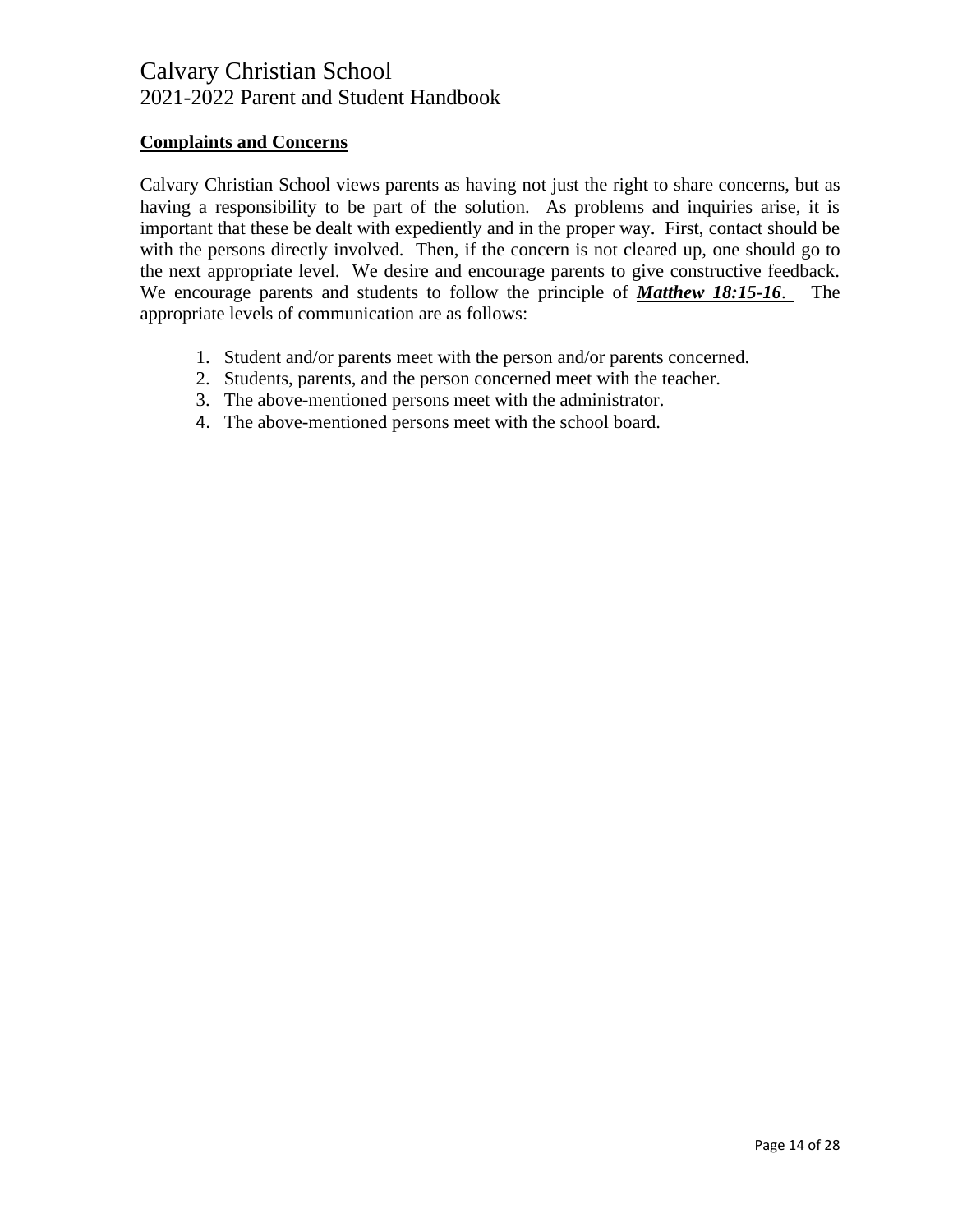### **Health and Illness Guidelines**

The control of communicable disease is imperative to the health and education of every child and family. Illnesses most frequently found in school are colds, flu, 3-day measles, mumps, chicken pox, and strep throat. These diseases are spread from person to person by droplets from the mouth during a short period of time when the child complains very little or is not visibly ill. **A child should be kept at home if he or she:**

- 1. Lacks energy and appears overly tired or sleepy.
- 2. Shows any symptoms of a communicable disease, such as flu, measles, whooping cough, scarlet fever, pink eye, etc.
- 3. Has a rash that has not been identified.
- 4. Is running a fever.
- 5. Is nauseated or has diarrhea.

Due to the danger of spreading an illness, your child may be sent home if he/she has a fever or displays any of the other symptoms listed above. The sick child who is recovering should remain home 24 hours after his/her temperature returns to normal.

#### **Medications**

Only medicines in the original containers with expiration dates and dosage instructions, accompanied by a Request to Dispense form, will be dispensed to students. These must be brought to the office and given to office staff. Over the counter medicines, such as aspirin or Tylenol, may be given to student with verbal or written permission from his or her parent or guardian. No medicines may be kept with the student.

#### **Medical Appointments**

If it is necessary for a child to leave early for a medical appointment, written request should be sent to the teacher in advance. No child will be released to anyone other than a parent or someone authorized in writing by the parent. After school medical appointments are strongly preferred.

#### **Accidents on Campus**

In the event of an accident of any measure on school property, a full accident report will be taken by the administration of the school. Witnesses will be asked to give a report and sign the report. The parent will be contacted and given a copy of the report upon request.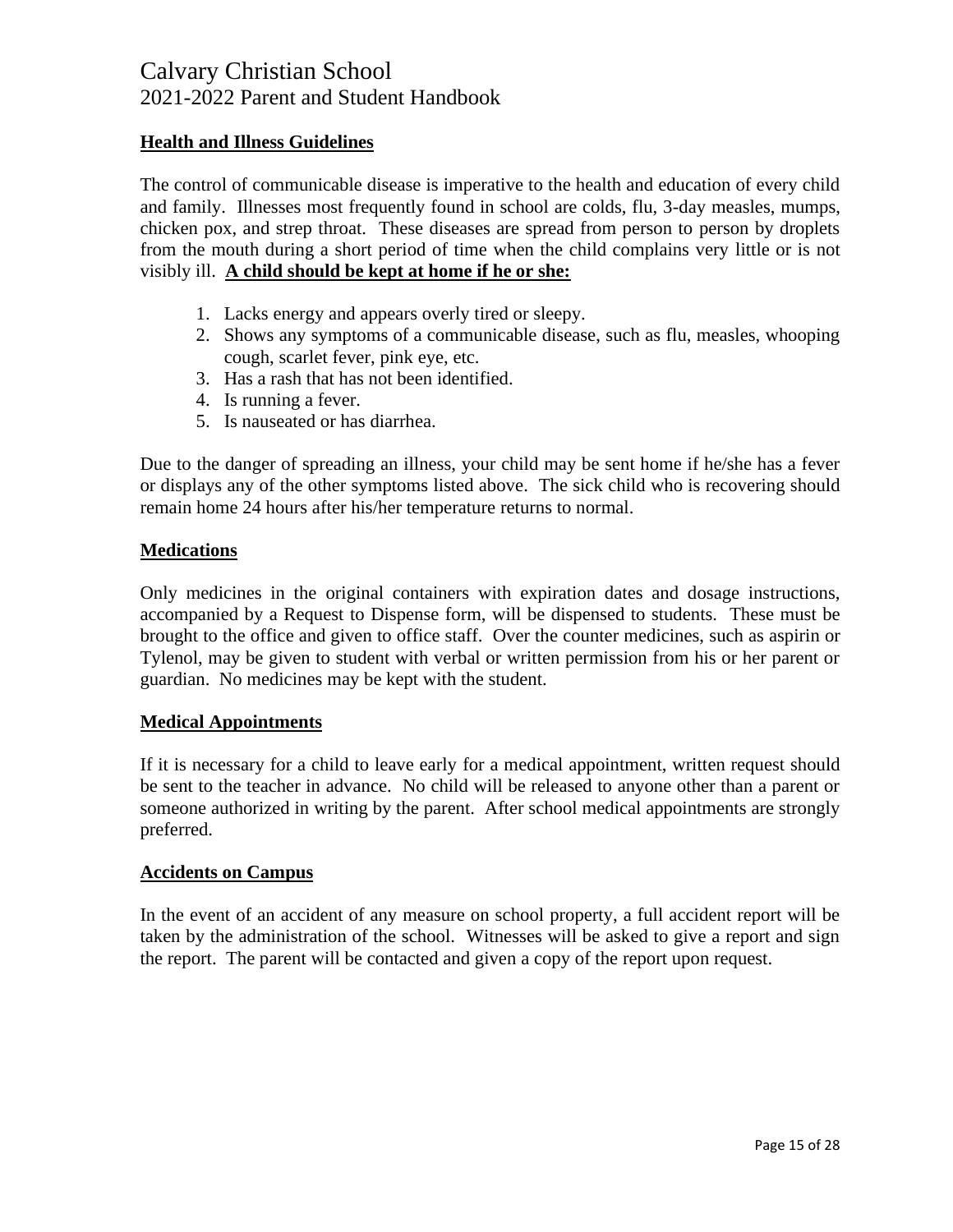### **Attendance Policy at Calvary Christian School**

- 1. According to Idaho State law, attendance at school is compulsory. Parents are to notify the school office by 9:00 am each day their child is absent (208-467-9114). Any parent with an absent child, who has not called will receive a call from the school office to verify that child's absence.
- 2. Students who are ill are requested to remain home. Please call the school to verify the absence and obtain homework.
- 3. Absences for reasons other than illness or emergency must be pre-approved by the teacher and school administrator. Homework will be assigned and must be completed while the student is away from school. Students who fail to complete the required assignments may not be re-admitted until the work is finished.
- 4. Parents are encouraged to keep unnecessary absences to a minimum. Students whose are absent more than four days in a quarter will be placed on academic probation.
- 5. In order for High school students to receive credit for subjects completed they must complete the subject with an 80% minimum and have no more than 4 absences in a quarter. Failure to comply will result in an incomplete grade.
- 6. Inclement weather closing: If there is any doubt that CCS will be closed because of weather please check our school website [www.ccsnampa.org](http://www.ccsnampa.org/) or go to [www.ktvb.com/closings](http://www.ktvb.com/closings) and monitor school closure announcements.

#### **Tardiness**

Punctuality is a virtue all people should develop. Tardiness disrupts the class. Students are to arrive at school no earlier than 15 minutes before school and class session begins. Late arriving students must check in at the school office before entering the classroom. Students who are tardy will be issued demerits. Excessive demerits will lead to detention, suspension academic probation and may eventually lead to expulsion.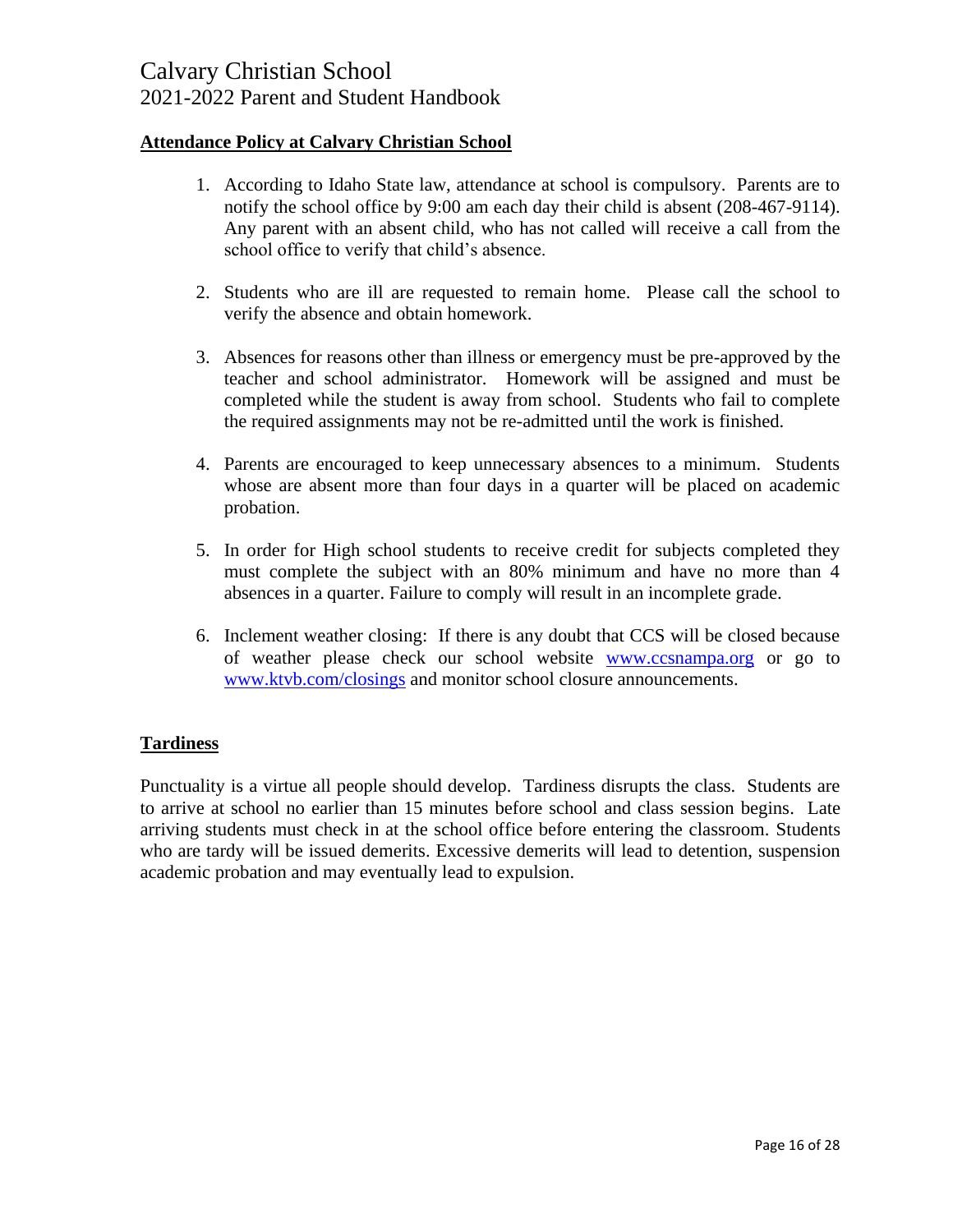### **After School Pick Up Times**

Students are to be picked up after school no later than 3:15 unless other arrangements have been made through your child's teacher or through the office. If your child is not picked up by 3:15 pm they will be required to go to the after-school care program and parents will be charged for the time student is in the after-school program.

### **Closed Campus**

Calvary Christian School is a closed campus. Students are not allowed to leave the campus during school hours without written permission from parents or guardians. The parking lots are off limits for students except for their arrival to and departure from school.

Closed campus also means that students may not have friends visit them during school hours.

#### **Class Visits**

All visitors must check in at the school office and be given a visitor pass. It would be appreciated if parents could notify the office ahead of time if they plan to visit their child's classroom. Planned parent visits are always very welcome.

#### **Lunch Program**

At the present time Calvary Christian School does not have facilities for a hot lunch program. Until such time as we have these facilities, students will bring their own cold lunches or food that can be microwaved. As a courtesy to all students please make sure that if student is bringing a lunch that will require heating, that heating time does not exceed three minutes.

#### **Cell Phone Policy**

Students are not allowed to use their cellphones during school hours. School hours are This includes upon arrival at school campus between 8:00 am and 8:30 am before school starts. If a student has brought a cell phone to school, they must turn in the cellphone to their teacher at the beginning of class. Cell phones will be confiscated if a student is caught using their cell phone during school hours 8:00 am to 3:00 pm. Parents/guardian will have to pick up the cell phone from the student's teacher at the end of the school day. Repeated violations of cellphone policy will result in the cellphone being turned in to the school Administrator and parents/guardians will have to schedule a meeting with the school administrator to pick up the student's cellphone.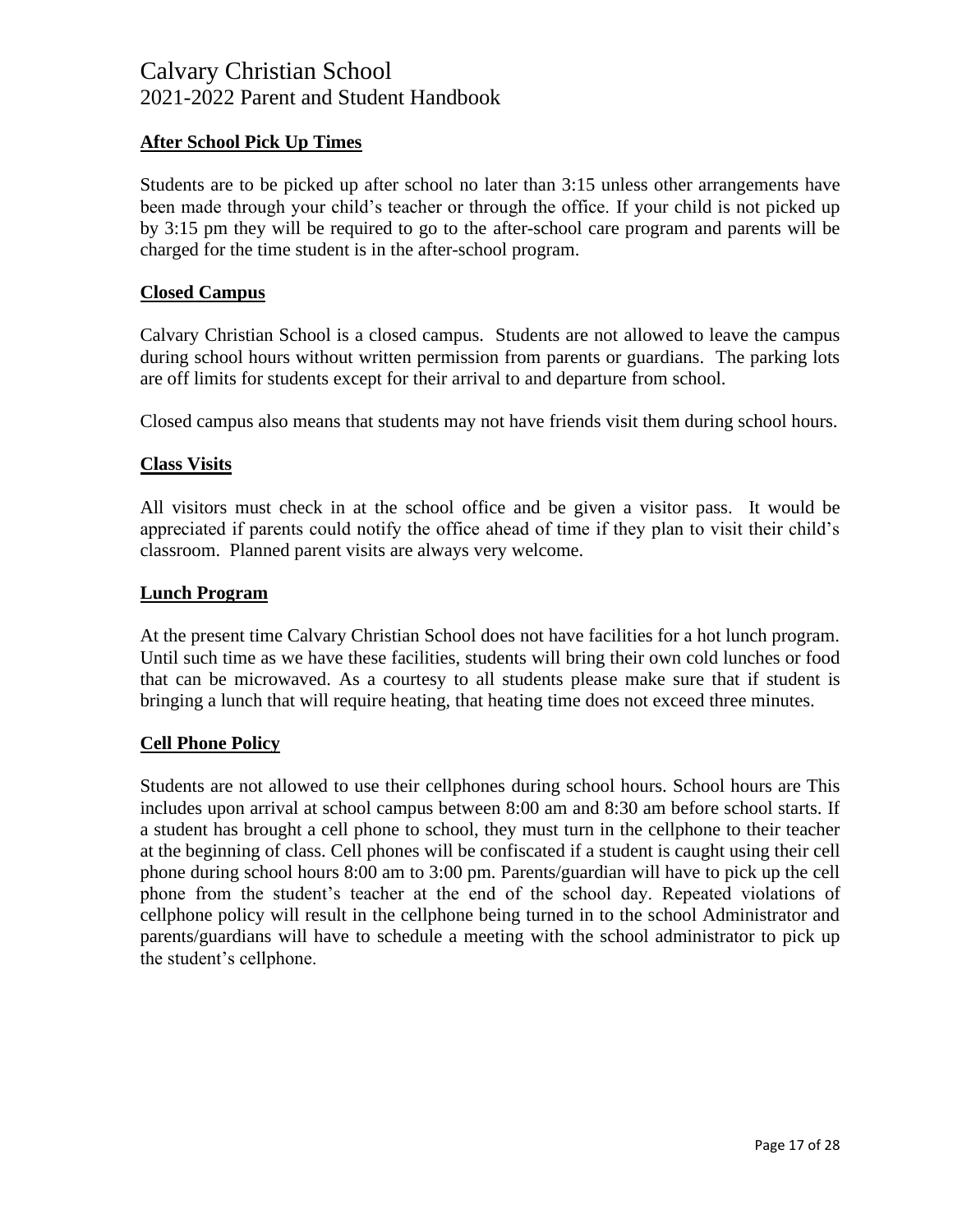### **Contact with Students Outside of Normal Working Environment**

It is the policy of Calvary Christian School that there will be no personal contact other than in certain exceptional circumstances, between staff and current students outside the normal working environment. Examples of exceptional circumstances could include sporting activities, organized social circumstances (such as organized sports events, shared interests such as volunteering or school fundraising events). **Students should not establish or seek to establish social contact with staff for the purpose of securing friendship or to pursue or strengthen a relationship.** The reasons for this are:

- Such contact can blur the professional boundaries between the staff member and student
- Such contact can compromise confidentiality
- Such contact can place both student and the staff member in a position of vulnerability
- Students at Calvary Christian school may struggle to differentiate between the role of staff member and friend. They may therefore have expectations which the staff member cannot fulfil.

**Any proposed contact between students and staff outside of the normal working environment, must be agreed in advance by the student's parents and approved by the**  School Administrator. If agreed, a record of this must be kept on the staff members' personal file and the student's file. The record must set out reasons for the proposed contact.

### **Electronic Communication with Students**

There are obviously many benefits associated with electronic communications to students and parents. There are also risks that Calvary Christian School must balance along with those benefits in order to protect the school its students and its employees. Therefore, it is the policy of Calvary Christian School that employees are not permitted to use social networks (such as Facebook, Instagram, Snapchat, Twitter, chat rooms etc.) when communicating with current students. Employees are not permitted to be "friends" with students or to communicate with students on an "individual to individual" basis using any social networking site. Employees must decline any student-initiated social networking "friend" requests. If any current student is a "friend" of an employee, this link must be broken. Employees are not permitted to e-mail students on an individual basis. All forms of communication must be between staff and parents/guardians**. Employees are not permitted to text students under any circumstances.**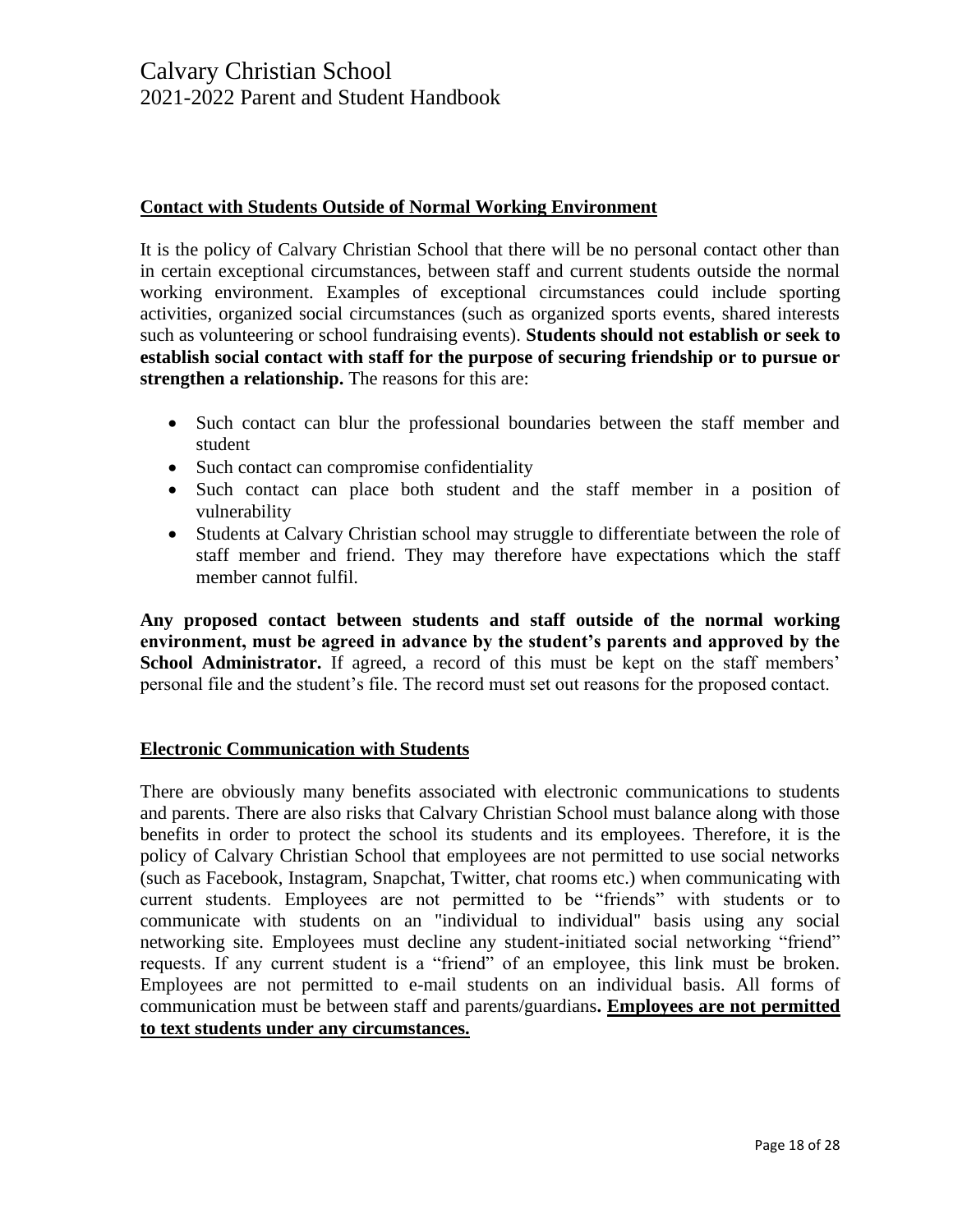### **School Office**

The school office hours are from 8:00 am to 3:30 am Monday through Friday. Please feel free to drop by if you have any questions. We will be glad to arrange appointments for parents with a member of the administration or with a teacher. If you need to get a message or an article to your child, please contact the office. A secretary will assist in this matter.

When picking up a student during school hours for the purpose of a doctor's appointment, etc., parents or guardians should have sent a notice to the teacher. At the time of pick-up, the parent should come to the office to sign their child out. The secretary will then call the child/children to the office to meet the parent or guardian. They may then leave the school premises.

If your child forgets his/her lunch, PE clothes, etc., please bring the article to the school office. Be sure your child's name is marked on the outside. The office will arrange to deliver the article to your child.

#### **Student Vehicles**

If students have a valid Idaho driver's license, they will be permitted to drive to school and park on the property, provided the following provisions are met:

- 1. Valid Idaho driver's license
- 2. Registration of vehicle all vehicles parked at the church/school property must be registered and properly insured.
- 3. Students are not allowed inside a vehicle at any time during school hours. Students may not give rides to other students for any reason. Students must keep the Idaho driving laws at all times.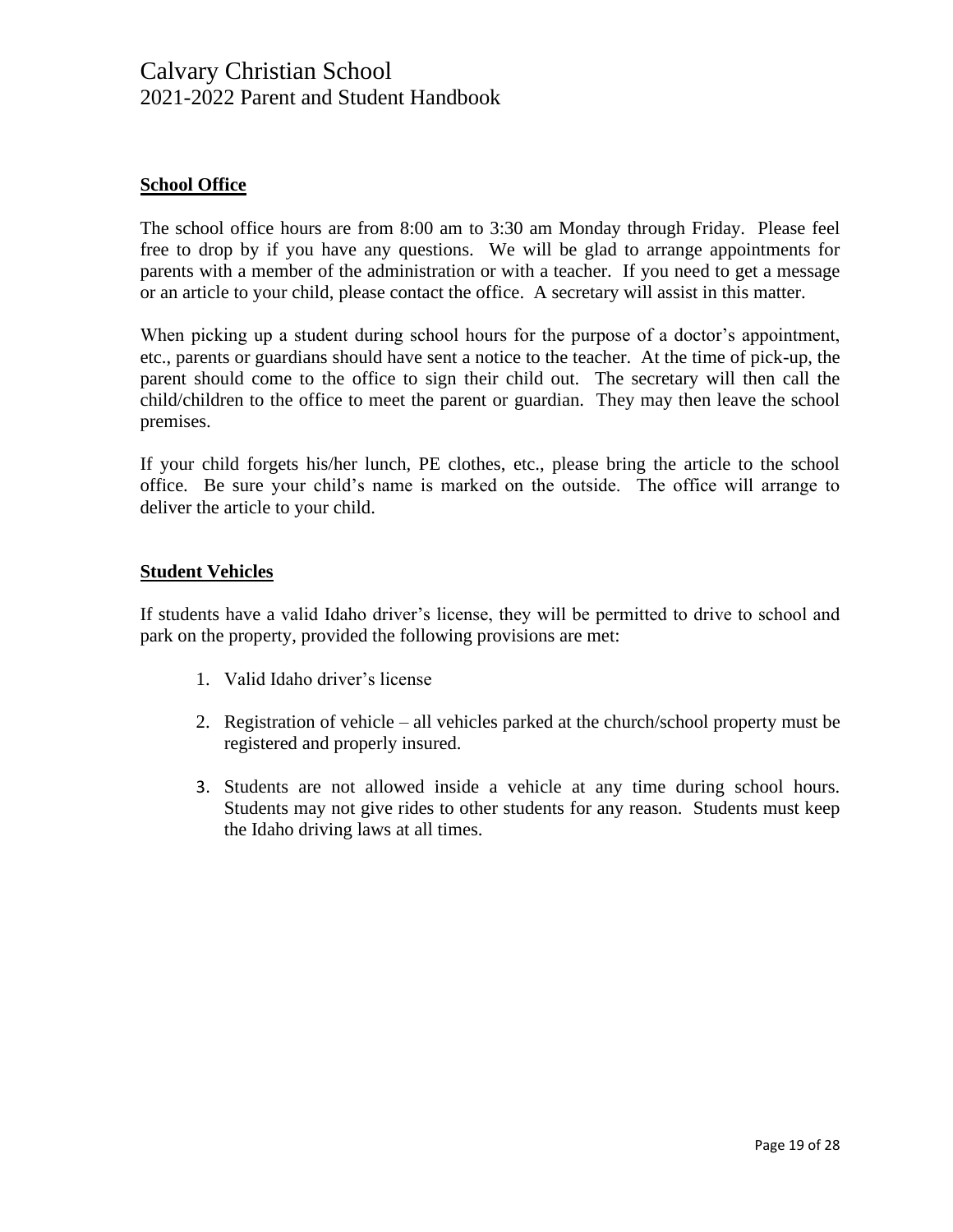### **Morning Pledges**

### **United States Flag**

I pledge allegiance to the flag Of the United States of America And to the Republic for which it stands One nation, under God, indivisible With liberty and justice for all

### **Christian Flag**

I pledge allegiance to the Christian flag And to the Savior for whose Kingdom it stands One Savior crucified, risen and coming again With life and liberty for all who believe

### **Bible**

I pledge allegiance to the Bible, God's Holy Word I will make it a lamp unto my feet And a light unto my path I will hide its words in my heart That I might not sin against God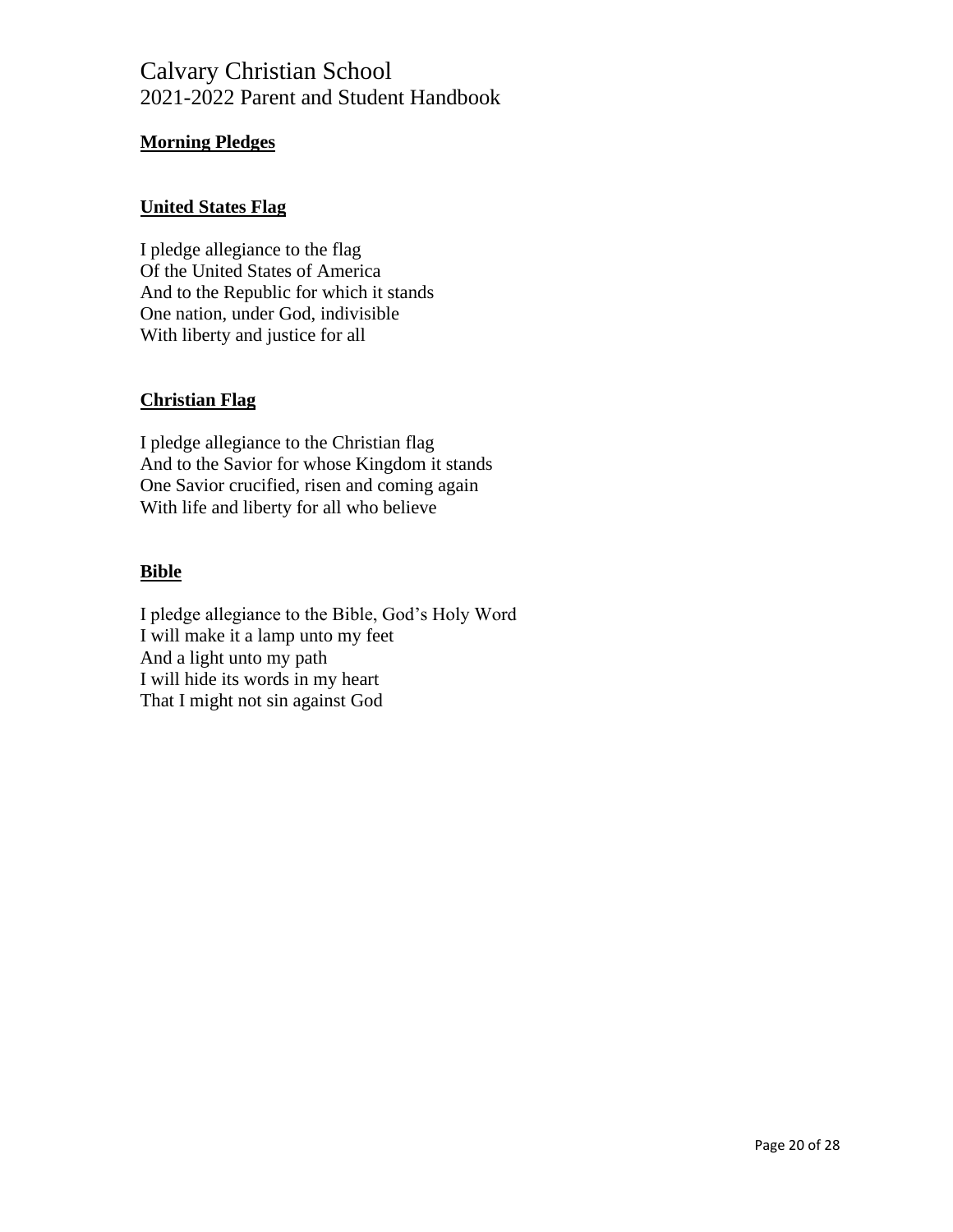### **Calvary Christian School Curriculum**

### **K3 – Level 12 Classes**

Calvary Christian School uses the A.C.E. program for K3 – level 12. The K3, K4, K5, and level 1 PACE'S focus heavily on phonics and reading skills. A.C.E. is an individualized program which promotes Christ-like character traits and practical application of Biblical truths. Each Year the students proceed through the curriculum using PACE'S which cover core subjects promoting critical thinking skills. They must be thoroughly familiar with the material and cannot progress to the next level until they complete their PACE work properly and unless they score 80% or higher on the final PACE test.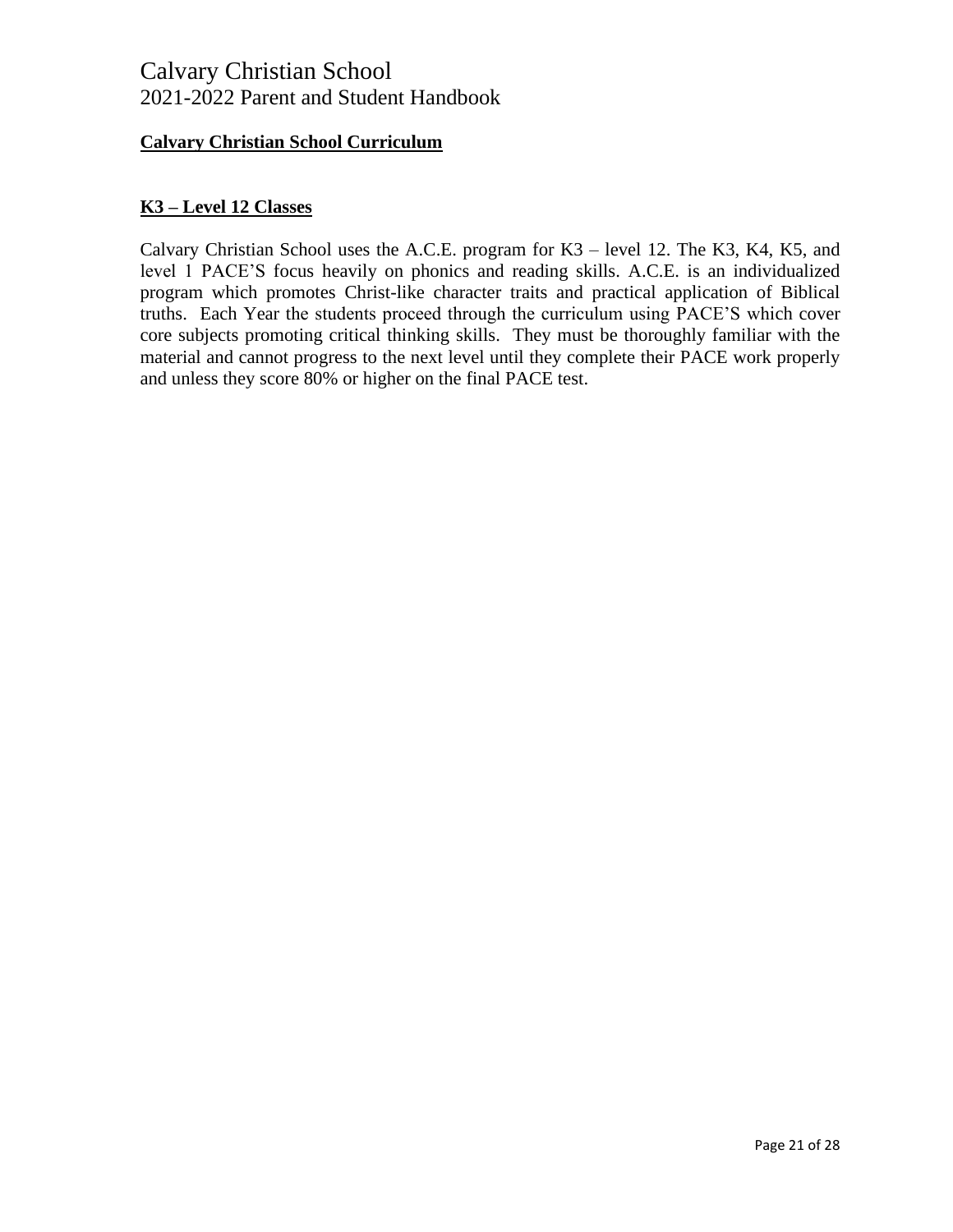### **A.C.E. Program**

The academic grading scale is:  $A = 94-100\%$ 

| $B = 88 - 93\%$ |
|-----------------|
| $C = 80-87\%$   |
| $F = 1-79\%$    |

The A.C.E. program is designed for each student to complete their work during classroom times. If, however, the goals set for the day cannot be met in the classroom, the supervisor will assign the remainder as homework. The student will bring home a homework assignment card, which must be signed by the parents. The homework, with a parent signature, must be completed and returned the next school day.

In the A.C.E. program the teacher is referred to as the supervisor. The aide is called the monitor.

Progress reports are sent out regularly by the class supervisor to inform the parents of their child/children's progress. The parents are made aware of the number of PACE'S that have been completed and the test scores.

A parent communication envelope will be sent home with all the work, newsletters with information on school events, grades, etc. The envelope must be signed by the parent and returned on the next school day.

Your student's individual teacher/supervisor will be in close communication with you regarding the academic progress as well as the personal progress of your child. The teacher can give you more detailed information as to the A.C.E. operation and expectations in their individual grades. Please get to know your child's teacher and be aware of your child's progress on a daily basis. This is the recipe for success in Christian education.

Your child's teacher will provide you with an updated school calendar and will notify you of all upcoming events.

### **A.C.E. Courses of Study**

- 1. Honors Course of Study
- 2. College Preparatory Course of Study
- 3. General Course of Study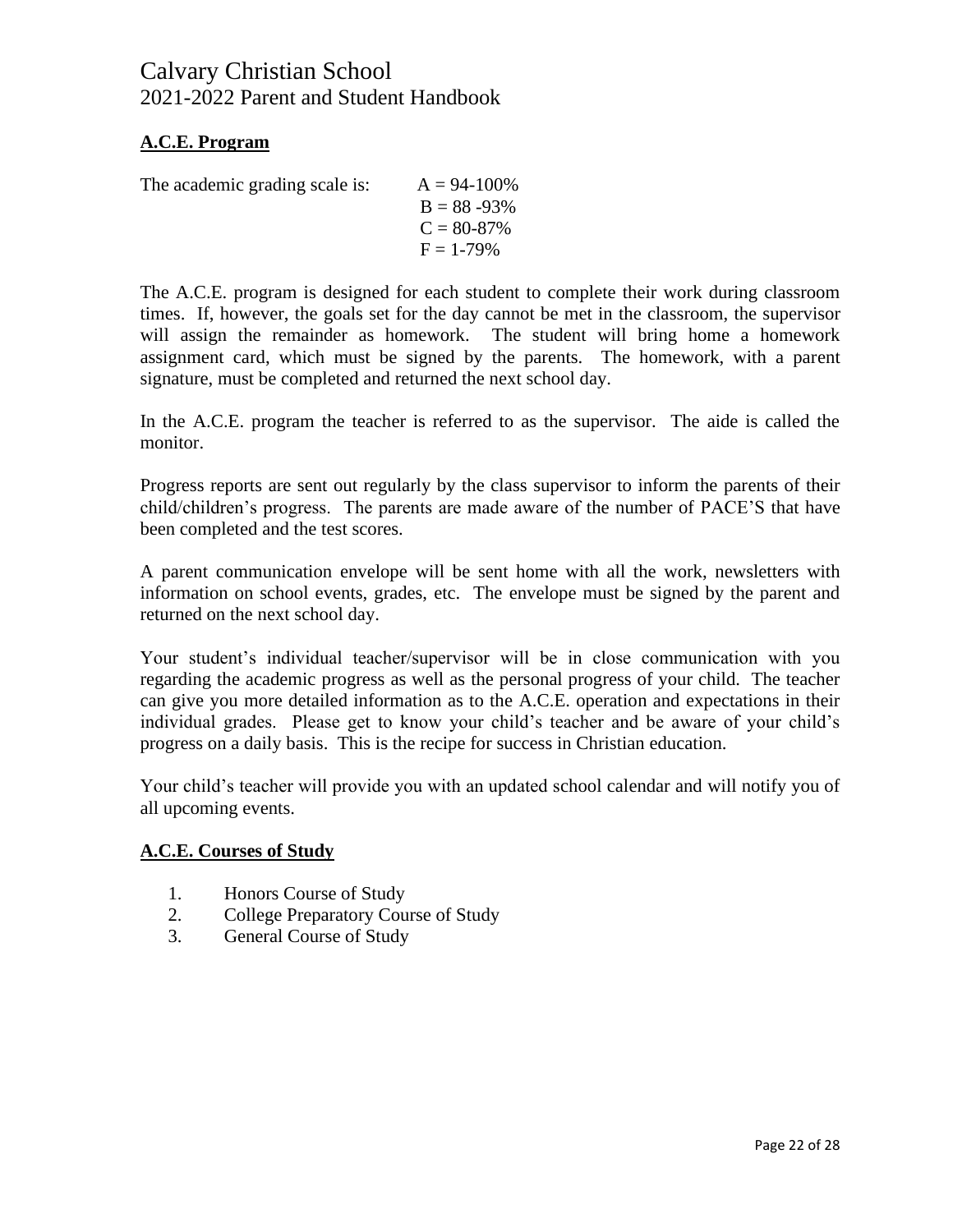### **HONORS COURSE OF STUDY**

The Honors program includes the standard college preparatory courses plus addition attainment of the very highest quality preparation for a college education. The following courses are recommended:

| <b>Sample Honors Course of Study</b>                          |                                  |                         |
|---------------------------------------------------------------|----------------------------------|-------------------------|
| Required = $(R)$ , Optional = $(O)^*$                         |                                  |                         |
|                                                               |                                  | <b>Minimum</b>          |
| Subject                                                       |                                  | <b>Credits Required</b> |
| <b>Math</b>                                                   |                                  | $3\frac{1}{2}$          |
| Algebra $I(R)$                                                |                                  |                         |
| Geometry $(R)$                                                |                                  |                         |
| Algebra II $(R)$                                              |                                  |                         |
| Trigonometry (R) $(\frac{1}{2} \text{ credit})$               |                                  |                         |
| English                                                       |                                  | $\overline{\mathbf{4}}$ |
| English I $(R)$                                               |                                  |                         |
| English II $(R)$                                              |                                  |                         |
| English III $(R)$                                             |                                  |                         |
| English IV $(R)$                                              |                                  |                         |
| <b>Science</b>                                                |                                  | 4                       |
| Biology (R)                                                   |                                  |                         |
| Physical Science (R)                                          |                                  |                         |
| Chemistry $(R)$                                               |                                  |                         |
| Physics $(R)$                                                 |                                  |                         |
| <b>Social Studies</b>                                         | (A school may replace American   | $\overline{\mathbf{4}}$ |
| World Geography (R)                                           | History, U.S. Civics, and        |                         |
| World History (R)                                             | Economics with its country's     |                         |
| American History (R)                                          | history, form of government, and |                         |
| U.S. Civics $(R)$ ( $\frac{1}{2}$ credit)                     | economic system.)                |                         |
| Economics $(R)$ ( $\frac{1}{2}$ credit)                       |                                  |                         |
| (Student needs to take state/provincial history               |                                  |                         |
| if he has not previously taken it.)                           |                                  |                         |
| Bible (Select from the seven available courses listed below.) |                                  | 3                       |
| New Testament Survey (R)                                      |                                  |                         |
| Old Testament Survey (R)                                      |                                  |                         |
| Life of Christ (O)                                            |                                  |                         |
| New Testament Church History (O)                              |                                  |                         |
| Christian Growth (O) (1/2 credit)                             |                                  |                         |
| Introduction to Missions (O) (1/2 credit)                     |                                  |                         |
| Practical Missions (O) (1/2 credit)                           |                                  |                         |
| <b>Electives</b>                                              |                                  |                         |
| Etymology (R)                                                 |                                  | 1                       |
| Computer Science (R)                                          |                                  | $\mathbf{1}$            |
| Speech $(R)$                                                  |                                  | $\frac{1}{2}$           |
| Music $(R)$                                                   |                                  | $\frac{1}{2}$           |
| Health $(R)$                                                  |                                  | $\frac{1}{2}$           |
| Foreign Language (R)                                          |                                  | 2                       |
| Physical Education (R)                                        |                                  | $\mathbf{2}$            |
| English Composition II (O) (1 credit)                         |                                  |                         |
| Typing $(O)$ ( $\frac{1}{2}$ credit)                          |                                  |                         |
| <b>Additional Elective</b>                                    |                                  | 1                       |
| <b>Minimum Total Credits - 27</b>                             |                                  |                         |

\*Required credit with different course options from which to select.

 The Honors student must complete 27 credits and attain a 94 percent grade point average. He should demonstrate the ability to communicate effectively in written and oral presentations. His composite reading rate should be in excess of 600 WPM as measured on the Readmaster program. He should score at least 22 on the ACT or 1000 (Critical Reading and Math scores combined) on the SAT.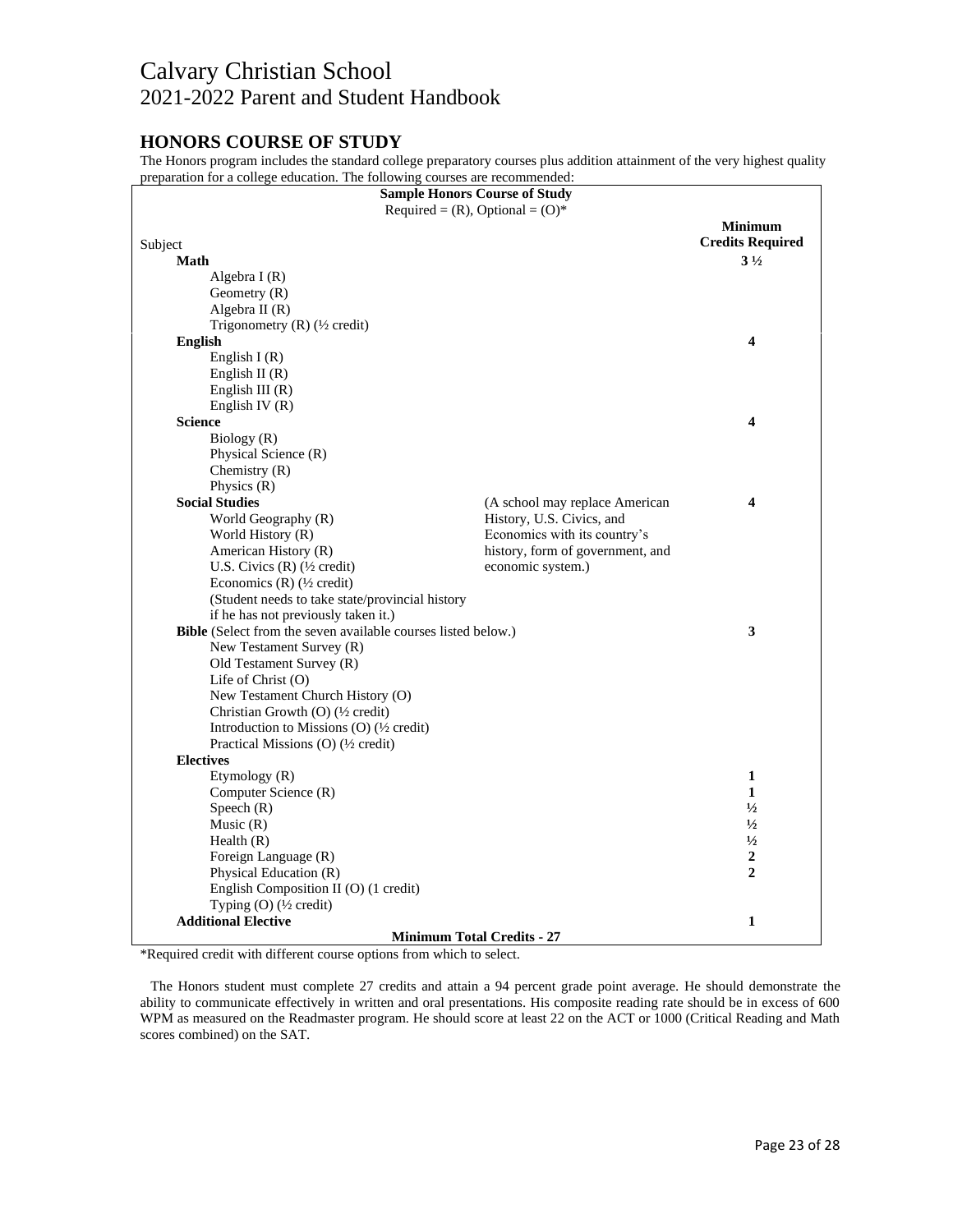#### **COLLEGE PREPARATORY COURSE OF STUDY** Students who choose this category are those who have the ability to prepare for college. Careful consideration should be given to the entrance requirements of the types of colleges they plan to attend. Courses will vary among students. College catalogs should be referenced by candidates and parents to select specific courses that need to be completed in high school to meet specific college entrance requirements. **Sample College Preparatory Course of Study** (The following course of study is adequate to prepare most students for college studies.) Required =  $(R)$ , Optional =  $(O)^*$ **Subject Minimum Credits Required Math** Algebra I (R) Geometry (R) Algebra II (R) Trigonometry (R) (½ credit) **3 ½ English** English I (R) English II (R) English III (R) English IV (R) **4 Science** Biology (R) Physical Science (R) Chemistry (O) Physics (O) **3 Social Studies** World Geography (R) World History (R) American History (R) U.S. Civics (R) (½ credit) Economics (R) (½ credit) (Student needs to take state/provincial history if he has not previously taken it.) (A school may replace American History, U.S. Civics, and Economics with its country's history, form of government, and economic system.) **4 Bible** (Select from the seven available courses listed below.) New Testament Survey (R) Old Testament Survey (O) Life of Christ (O) New Testament Church History (O) Christian Growth (O) (½ credit) Introduction to Missions (O) (½ credit) Practical Missions (O) (½ credit) **2 Electives** Etymology (R) Computer Literacy (R) Speech (R)  $Music(R)$ Health (R) Physical Education (R) Financial Literacy (R) Spanish (R) ½ needed **1**  $\frac{1}{2}$ **½ ½ ½ 2 1 2 Minimum Total Credits - 25**

\*Required credit with different course options from which to select.

The College Preparatory student must complete 25 credits and attain an 88 percent grade point average. He should demonstrate the ability to communicate effectively in written and oral presentations. His composite reading rate should be in excess of 500 WPM as measured on the Readmaster program. He should score at least 20 on the ACT or 900 (Critical Reading and Math scores combined) on the SAT.

This course of study is preferred for the large majority of students.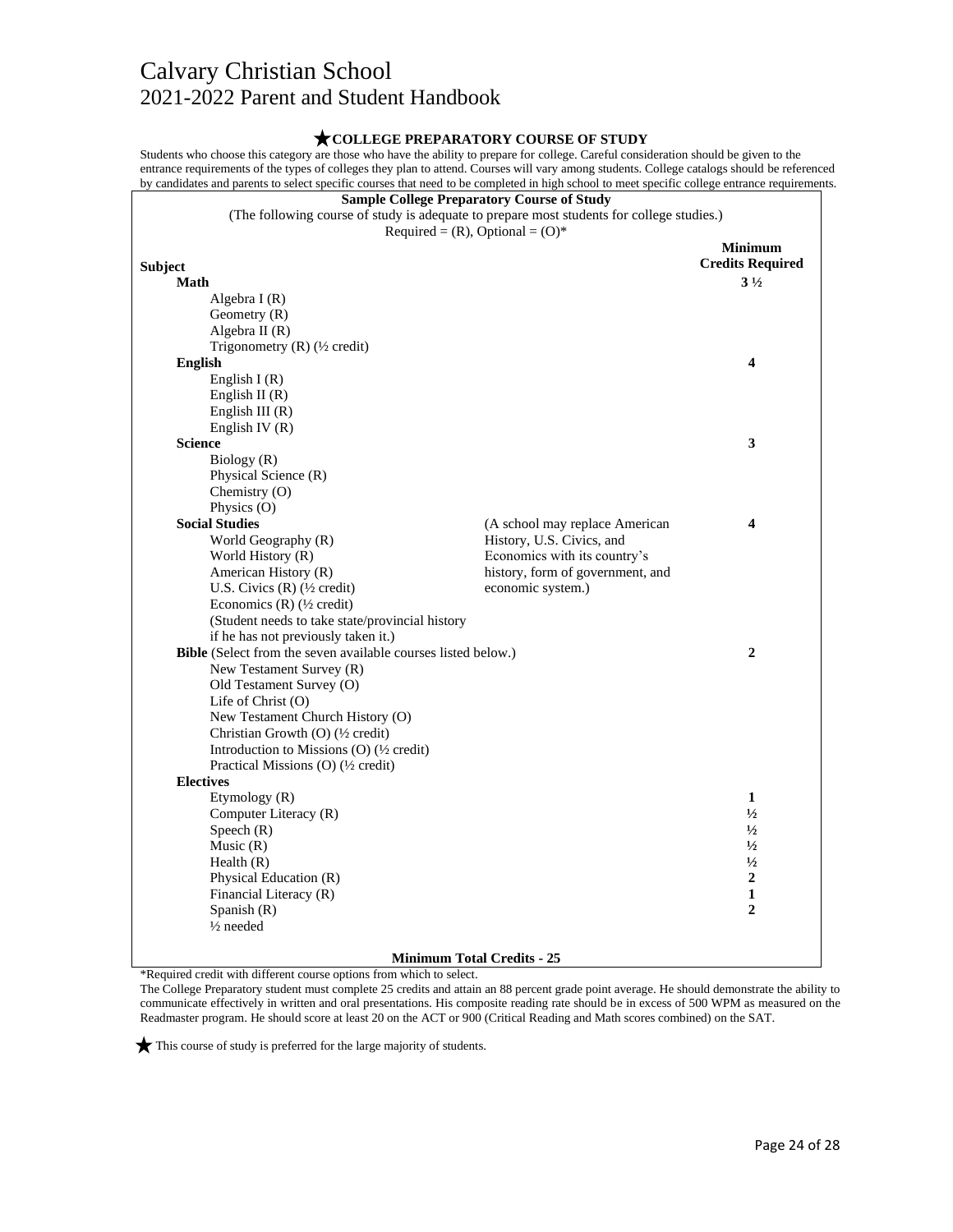| <b>GENERAL COURSE OF STUDY</b> |  |  |  |
|--------------------------------|--|--|--|
|--------------------------------|--|--|--|

| <b>Sample General Course of Study</b>                         |                                  |                         |  |  |
|---------------------------------------------------------------|----------------------------------|-------------------------|--|--|
| Required = $(R)$ , Optional = $(O)^*$                         |                                  |                         |  |  |
|                                                               |                                  | <b>Minimum</b>          |  |  |
| <b>Subject</b>                                                |                                  | <b>Credits Required</b> |  |  |
| Math                                                          |                                  | 3                       |  |  |
| Algebra $(R)$                                                 |                                  |                         |  |  |
| Geometry $(R)$                                                |                                  |                         |  |  |
| Algebra II (O)                                                |                                  |                         |  |  |
| Business Math (O)                                             |                                  |                         |  |  |
| <b>English</b>                                                |                                  | 4                       |  |  |
| English I $(R)$                                               |                                  |                         |  |  |
| English II $(R)$                                              |                                  |                         |  |  |
| English III $(R)$                                             |                                  |                         |  |  |
| English IV $(R)$                                              |                                  |                         |  |  |
| <b>Science</b>                                                |                                  | $\overline{2}$          |  |  |
| Biology (R)                                                   |                                  |                         |  |  |
| Physical Science (R)                                          |                                  |                         |  |  |
| <b>Social Studies</b>                                         | (A school may replace American   | 4                       |  |  |
| World Geography (R)                                           | History, U.S. Civics, and        |                         |  |  |
| World History (R)                                             | Economics with its country's     |                         |  |  |
| American History (R)                                          | history, form of government, and |                         |  |  |
| U.S. Civics $(R)$ ( $\frac{1}{2}$ credit)                     | economic system.)                |                         |  |  |
| Economics (R) $(\frac{1}{2} \text{ credit})$                  |                                  |                         |  |  |
| (Student needs to take state/provincial history               |                                  |                         |  |  |
| if he has not previously taken it.)                           |                                  |                         |  |  |
| Bible (Select from the seven available courses listed below.) |                                  | $\overline{2}$          |  |  |
| New Testament Survey (R)                                      |                                  |                         |  |  |
| Old Testament Survey (O)                                      |                                  |                         |  |  |
| Life of Christ (O)                                            |                                  |                         |  |  |
| New Testament Church History (O)                              |                                  |                         |  |  |
| Christian Growth (O) (1/2 credit)                             |                                  |                         |  |  |
| Introduction to Missions (O) $(\frac{1}{2} \text{ credit})$   |                                  |                         |  |  |
| Practical Missions (O) (1/2 credit)                           |                                  |                         |  |  |
| <b>Electives</b><br>Etymology (R)                             |                                  | 1                       |  |  |
|                                                               |                                  | $\frac{1}{2}$           |  |  |
| Computer Literacy (R)<br>Speech $(R)$                         |                                  | $\frac{1}{2}$           |  |  |
| Music $(R)$                                                   |                                  | $\frac{1}{2}$           |  |  |
| Health $(R)$                                                  |                                  | $\frac{1}{2}$           |  |  |
| Physical Education (R)                                        |                                  | $\boldsymbol{2}$        |  |  |
| Financial Literacy (R)                                        |                                  | 1                       |  |  |
| Spanish (R)                                                   |                                  | $\overline{2}$          |  |  |
|                                                               |                                  |                         |  |  |
|                                                               |                                  |                         |  |  |
| <b>Minimum Total Credits - 23</b>                             |                                  |                         |  |  |

\*Required credit with different course options from which to select.

 The General course of study is the minimum for a standard high school diploma, but is should seldom be prescribed. Do not assign this course of study if the student is capable of completing the College Preparatory course of study. For the General course of study, students must complete a minimum of 23 credits with an 80 percent grade point average or higher. Students are encouraged to take either the ACT or SAT, but they are not required.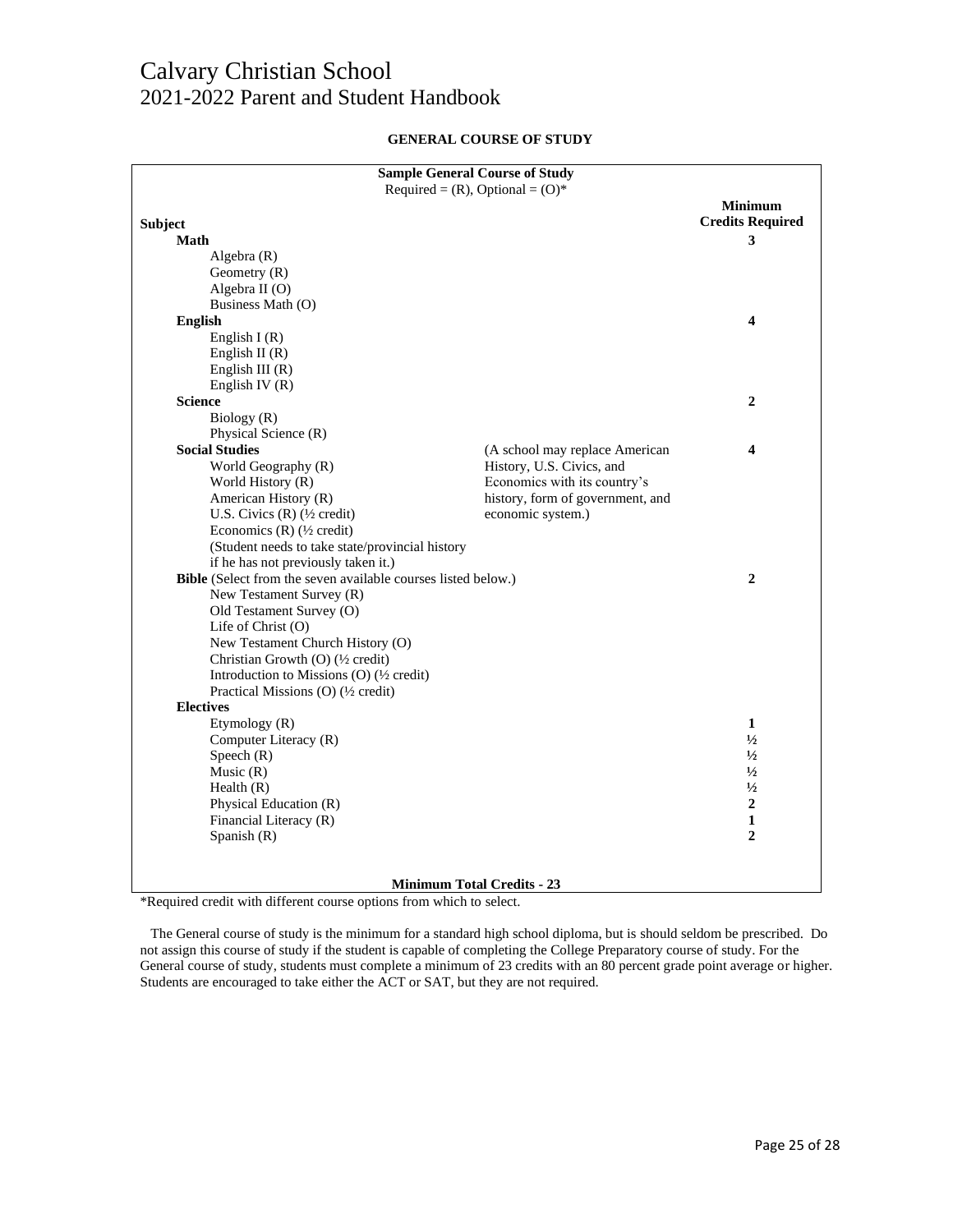

# Calvary Christian School

School Calendar 2021-2022

Subject to revision updated 9/23/2021

| AUGUST 2021       | 10<br>12<br>16                   | Teacher in Service 10:00 AM Staff Only<br>Parent Orientation 6:30 PM<br>First Day of School: First Quarter Begins                                                                                                                                                               |
|-------------------|----------------------------------|---------------------------------------------------------------------------------------------------------------------------------------------------------------------------------------------------------------------------------------------------------------------------------|
| SEPTEMBER 2021    | 6<br>20                          | No School: Labor Day<br>No: School Staff Development                                                                                                                                                                                                                            |
| OCTOBER 2021      | 15<br>18<br>19<br>29             | End of First Quarter (43 days)<br>No School: P/T Conferences<br><b>Second Quarter Begins</b><br>No School: Staff Development                                                                                                                                                    |
| NOVEMBER 2021     | $22 - 26$                        | No School: Thanksgiving Break                                                                                                                                                                                                                                                   |
| DECEMBER 2021     | 17<br>23<br>24-Jan 7             | Early Release 1pm/ Christmas Program 6:30 pm<br>Early Release 12:30 PM End of Second Quarter<br>(42 days/85 days 1st Semester)<br>No School: Christmas Break                                                                                                                    |
| JANUARY 2022      | 10<br>11                         | No School: Staff Development<br><b>School Resumes/ Third Quarter Begins</b>                                                                                                                                                                                                     |
| FEBRUARY 2022     | 11<br>21                         | No School: Staff Development Workshop<br>No School: Presidents' Day                                                                                                                                                                                                             |
| <b>MARCH 2022</b> | 4<br>11<br>14<br>18<br>$21 - 25$ | No School Staff Development Day<br>End of Third Quarter (40 Days)<br><b>Fourth Quarter Begin</b><br>No School: Parent Teacher Conferences<br>No School: Spring Break                                                                                                            |
| <b>APRIL 2022</b> | 15<br>18<br>25-29                | No School: Good Friday<br>No School Staff Development Day<br>Iowa/Cogat Assessment Testing (subject to change)                                                                                                                                                                  |
| <b>MAY 2022</b>   | 24<br>25<br>26                   | Early Release 1:00 pm<br>High School Graduation Ceremony 6:30 pm<br>Early Release 1:00 pm<br>Kindergarten Graduation Ceremony 10:00 am<br>Last Day of School Early Release 12:00 pm<br><b>BBQ Awards Ceremony 6 PM</b><br>End of Fourth Quarter (46 Days/ 89 Days 2nd Semester) |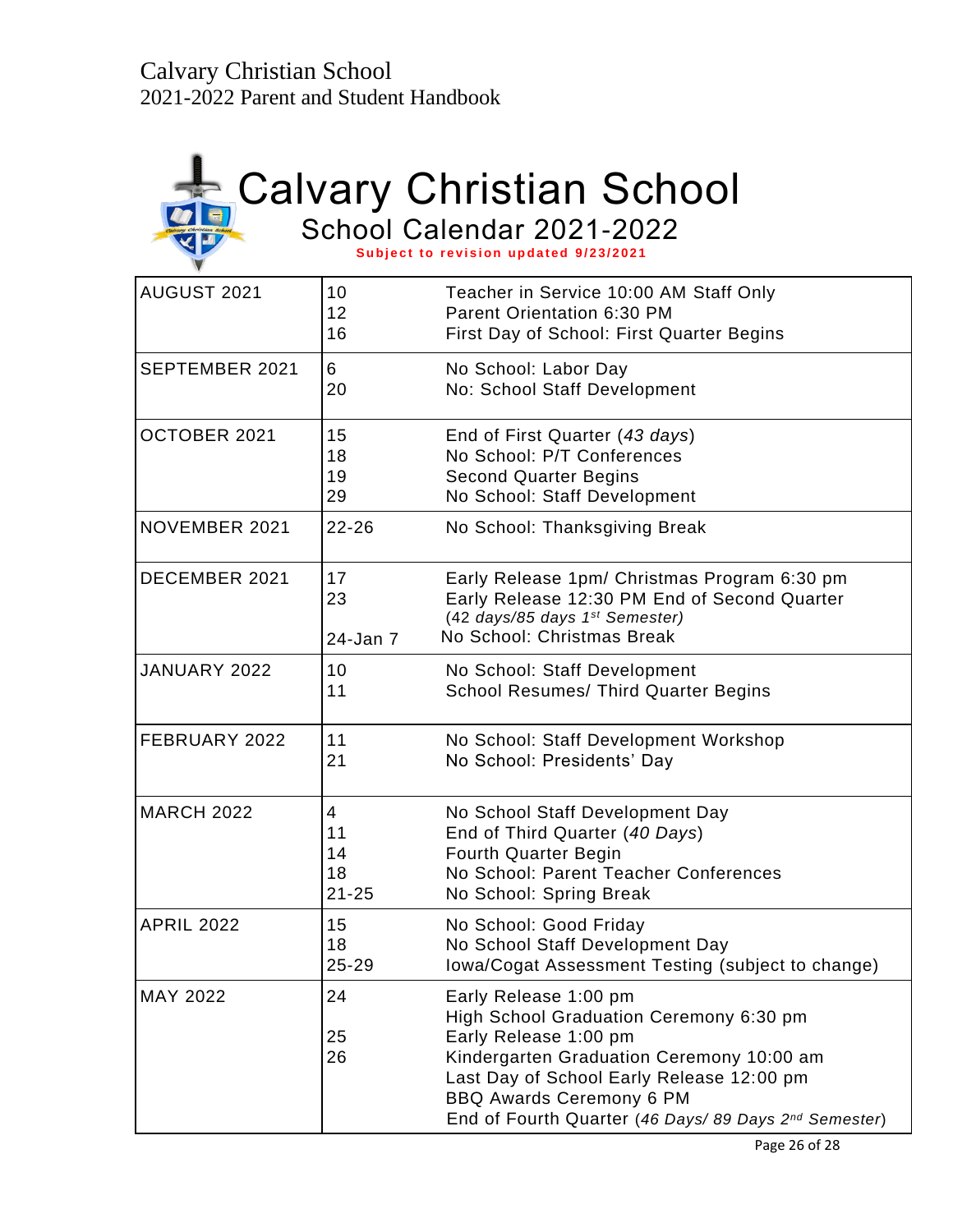## **Supply List for 2021-2022**

| Preschool  |                                               |        | Kindergarten-1st                                         | 2 <sup>nd</sup> | through 3rdgrade                    |
|------------|-----------------------------------------------|--------|----------------------------------------------------------|-----------------|-------------------------------------|
|            | Please do not label the supplies with your    |        |                                                          |                 |                                     |
|            | child's name (except backpack, water bottle   | $\Box$ | 1 box of 8 count crayons (kinder                         | $\Box$          | 1 regular sized backpack            |
| and folder |                                               |        | only)                                                    | о               | 1 KJV Bible                         |
|            |                                               | $\Box$ | 1 box of 24 count crayons                                | $\Box$          | 1 personal water bottle             |
| о          | Backpack (standard size)                      | П.     | 2 boxes of washable classic markers                      | $\Box$          | 2 two pocket folders                |
| $\Box$     | 2 boxes of 8 count classic crayons            |        | (thicker ones)                                           | $\Box$          | 1 plastic box for supplies          |
| $\Box$     | 2 boxes of classic markers                    | $\Box$ | 1 box colored pencils and pencil                         | о               | 4 packages #2 Pencils               |
| 0          | 1 watercolor set                              |        | sharpener                                                | $\Box$          | 4 packages pencil top erasers       |
| $\Box$     | 1 bottle of school glue and 1 package         | $\Box$ | 1 water color set                                        | $\Box$          | 2 large pink erasers                |
|            | of glue sticks                                | $\Box$ | 6-8 glue sticks                                          | $\Box$          | 4-6 glue sticks                     |
| 0          | 1 folder- this will be used to send           | П.     | 3 containers disinfecting wipes                          | о               | 1 pair of scissors                  |
|            | information back and forth from               |        | (Chlorox or Lysol)                                       | $\Box$          | 2 boxes 24 count crayons            |
|            | school to home                                | $\Box$ | 3 boxes of tissue                                        | $\Box$          | 1 set of markers                    |
| 0          | 2 containers of disinfecting wipes            | $\Box$ | 2 rolls of paper towels                                  | П               | 1 ruler                             |
|            | (Clorox or Lysol)                             | $\Box$ | 1 box 3 oz Dixie cups                                    | $\Box$          | 2 highlighters                      |
| 0          | 3 boxes of tissue                             | $\Box$ | 1 package plain white paper plates                       | $\Box$          | 2 packages index cards              |
| $\Box$     | 2 rolls of paper towels                       | $\Box$ | 1 kids Fiskar scissors(write name)                       | П               | 2 blue or black pens                |
| $\Box$     | 1 package of white paper plates to            | $\Box$ | 1 package #2 yellow pencils                              | $\Box$          | 2 spiral notebooks                  |
|            | use for crafts                                | $\Box$ | 2 packages white copy paper                              | $\Box$          | 1 composition notebook              |
| 0          | 1 package of small paper bowls                | $\Box$ | 1 pkg. white or colored (brights) card                   | $\Box$          | 2 Pkg copy paper                    |
| $\Box$     | 1 box 3oz Dixie cups                          |        | stock                                                    | $\Box$          | 4-6 disinfectant wipes              |
| 0          | 2 packages of white copy paper                | $\Box$ | 1 box each of gallon, quart and                          | $\Box$          | 2 hand sanitizers                   |
|            |                                               |        | sandwich Zip lock bags                                   | $\Box$          | 2 paper towels                      |
|            | Please choose 2 of the following craft items: | n      | 1 personal water bottle (write name)                     | $\Box$          | 3 tissue boxes                      |
| $\Box$     | <b>Wiggly Eyes</b>                            | $\Box$ | 1 regular size backpack (write name)                     | $\Box$          | 2 packages large paper plates       |
| $\Box$     | Pom-Poms                                      | $\Box$ | 1 package pencil top erasers                             | $\Box$          | 2 packages paper bowls              |
| $\Box$     | <b>Stickers</b>                               | п      | 1 large pink eraser                                      | $\Box$          | 2 packages of Napkins               |
| $\Box$     | <b>Buttons</b>                                | $\Box$ | 1 small bottle white school glue                         | о               | 3 boxes of plastic utensils (forks, |
| $\Box$     | Foam Shapes                                   | $\Box$ | 1 package construction paper letter                      |                 | knives, spoons)                     |
| $\Box$     | Pipe cleaners                                 |        | size                                                     | П               | 2 rolls paper towels                |
| 0          | Brown paper lunch sacks                       | п      | 1 yellow plastic pocket folder (2)                       |                 |                                     |
|            |                                               |        | pockets)                                                 |                 |                                     |
|            |                                               | $\Box$ | $11st$ grade writing tablet                              |                 |                                     |
|            |                                               | $\Box$ | $1st$ grade add:<br>KJV Bible & Spiral Notebook w/ lined |                 |                                     |
|            |                                               |        | paper, 1 package white lined 3x5 cards,                  |                 |                                     |
|            |                                               |        | 1 package ruled notebook paper                           |                 |                                     |
|            |                                               |        |                                                          |                 |                                     |
|            |                                               |        |                                                          |                 |                                     |
|            |                                               |        |                                                          |                 |                                     |